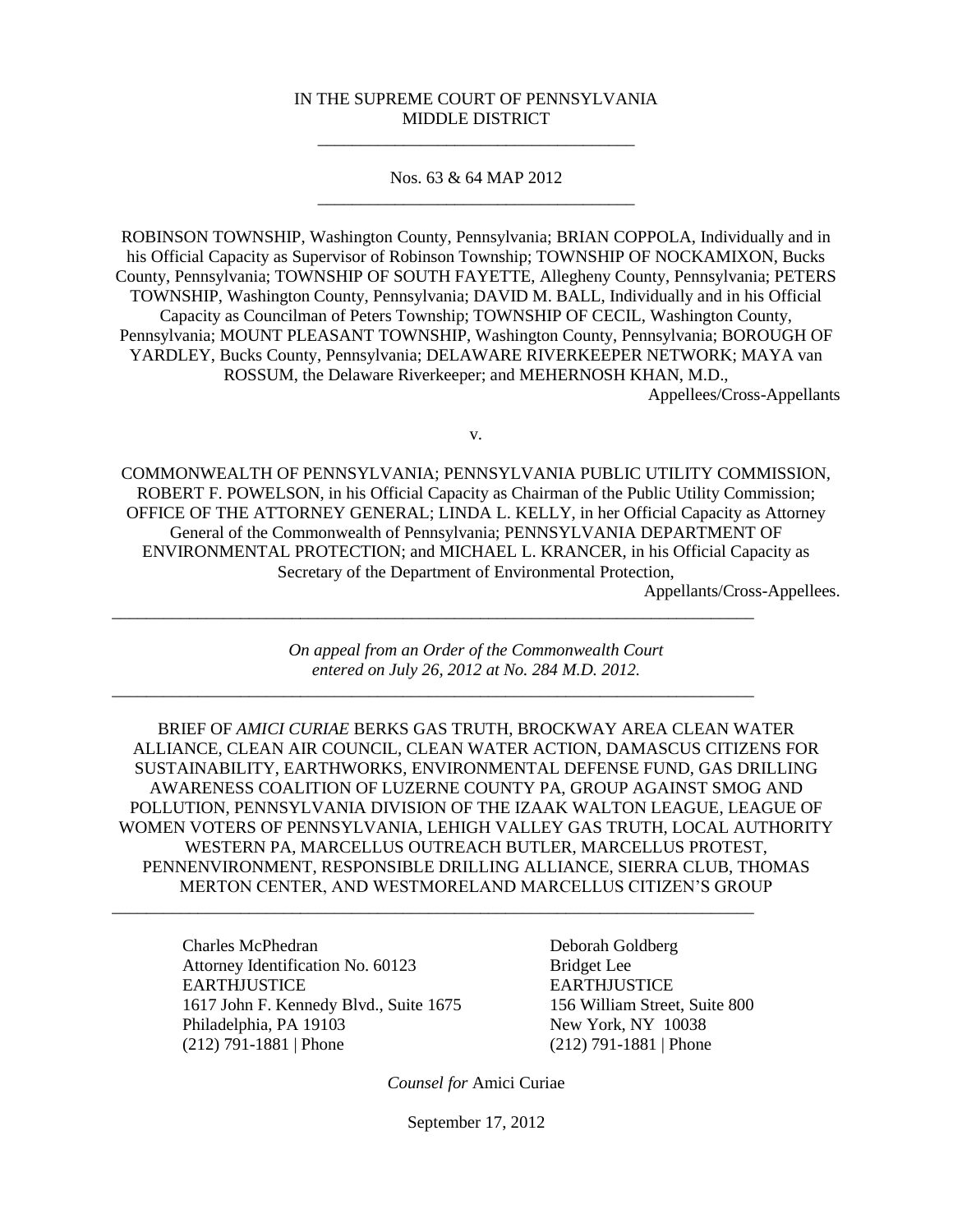# **TABLE OF CONTENTS**

| I.  |           | Section 3304 Is Unconstitutional Because It Is Not Substantially Related to<br>Inherently Local Interests in Orderly Development and Comprehensive Land Use                                                                 |  |  |
|-----|-----------|-----------------------------------------------------------------------------------------------------------------------------------------------------------------------------------------------------------------------------|--|--|
| II. |           | Because State Oil and Gas Laws Can and Do Operate in Harmony wath Local<br>Laws Governing Land Use, Section 3304 Is An Arbitrary, Unreasonable, and<br>Unnecessary Intrusion on Constitutionally Protected Property Rights5 |  |  |
|     | A.        | The Oil and Gas Industry Expanded Rapidly in Pennsylvania before the                                                                                                                                                        |  |  |
|     | <b>B.</b> | Throughout the Nation, the Oil and Gas Industry Thrives under<br>Regulatory Regimes That Put the State in Control of Industrial Operations                                                                                  |  |  |
|     |           |                                                                                                                                                                                                                             |  |  |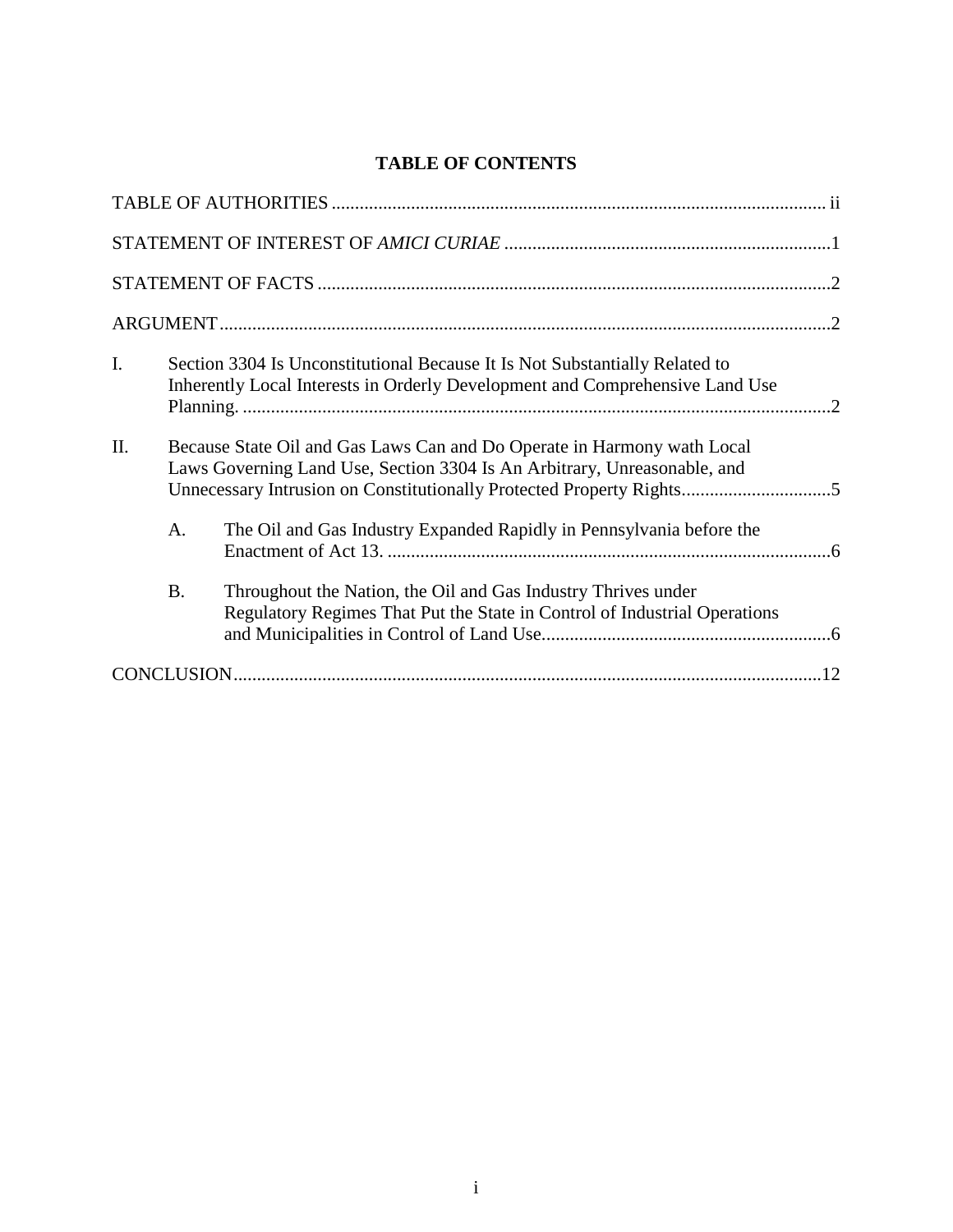# **TABLE OF AUTHORITIES**

<span id="page-2-0"></span>

|                                                                                   | Page(s) |
|-----------------------------------------------------------------------------------|---------|
| <b>CASES</b>                                                                      |         |
| Anschutz Exploration Corporation v. Town of Dryden,                               |         |
| Best v. Zoning Board of Pittsburgh,                                               |         |
| Board of County Commissioners of Gunnison County v. BDS International, LLC.,      |         |
| Board of County Commissioners, La Plata County v. Bowen/Edwards Associates, Inc., |         |
| Boundary Drive Associates v. Shrewsbury Township Board of Supervisors,            |         |
| C & M Developers, Inc. v. Bedminster Township Zoning Hearing Board,               |         |
| Colorado Mining Association v. Board of County Commissioners of Summit County,    |         |
| Cooperstown Holstein Corporation v. Town of Middlefield,                          |         |
| Exton Quarries, Inc. v. Zoning Board of Adjustment of West Whiteland Township,    |         |
| Huntley & Huntley, Inc. v. Borough Council of the Borough of Oakmont,             |         |
| In re Realen Valley Forge Greenes Associates,                                     |         |
| Maddux v. Blagojevich,                                                            |         |
| Northeast Natural Energy, LLC v. City of Morgantown,                              |         |
| Penneco Oil Co. v. County of Fayette,                                             |         |
| Town of Frederick v. North American Resources Co.,                                |         |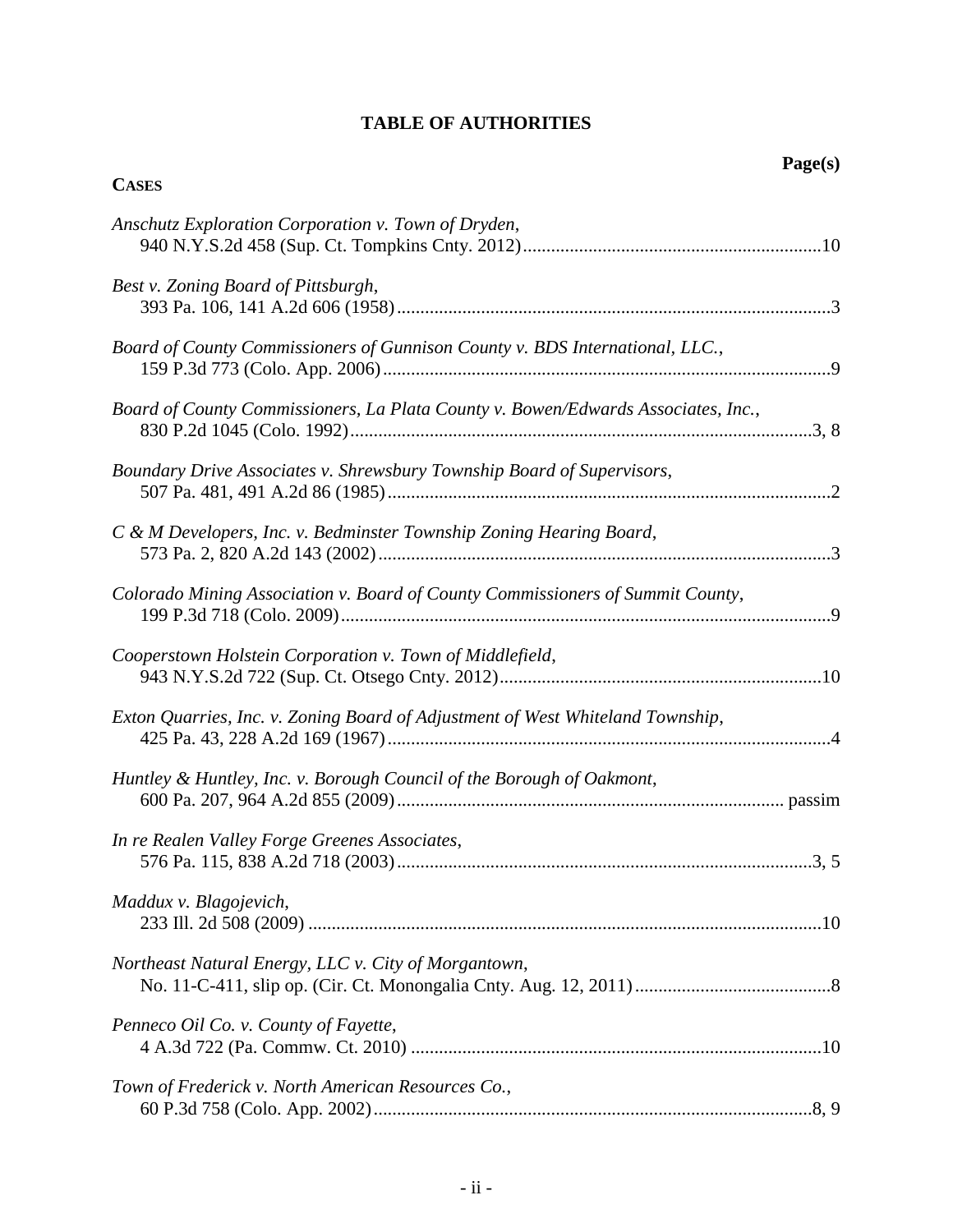| Township of Exeter v. Zoning Hearing Board of Exeter Township, |
|----------------------------------------------------------------|
| Tri-Power Resources, Inc. v. City of Carlyle,                  |
| Voss v. Lundvall Brothers, Inc.,                               |
| <b>CONSTITUTIONS</b>                                           |
|                                                                |
|                                                                |
| <b>STATUTES AND REGULATIONS</b>                                |
|                                                                |
|                                                                |
|                                                                |
|                                                                |
|                                                                |
| <b>ORDINANCES</b>                                              |
|                                                                |
|                                                                |
|                                                                |
|                                                                |
|                                                                |
|                                                                |
|                                                                |
|                                                                |
|                                                                |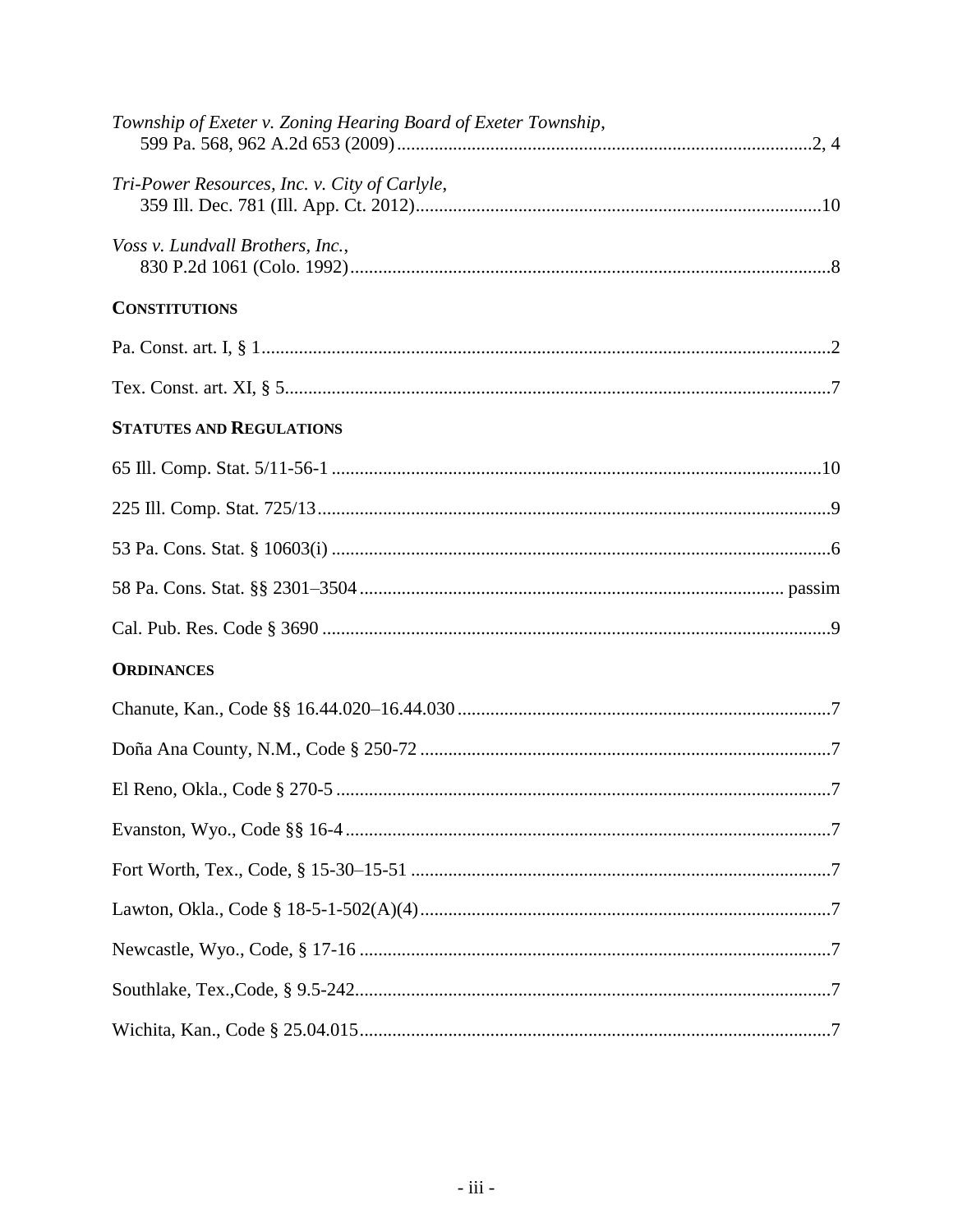# **OTHER AUTHORITIES**

| Cal. Div. of Oil, Gas and Geothermal Res., 2011 Preliminary Report of California Oil<br>and Gas Production Statistics, available at<br>ftp://ftp.consrv.ca.gov/pub/oil/annual_reports/2011/PR03_PreAnnual_2011.pdf. 9 |
|-----------------------------------------------------------------------------------------------------------------------------------------------------------------------------------------------------------------------|
| Fractracker, Current High Volume Hydraulic Fracturing Drilling Bans and Moratoria in                                                                                                                                  |
| Ill. Dep't of Natural Res., <i>Oil and Gas Facts</i> , http://dnr.state.il.us/mines/dog/facts.htm. 10                                                                                                                 |
| N.Y. State Dep't of Envtl. Conservation, Oil, Gas and Solution Salt Mining in New York                                                                                                                                |
| Pa. Dep't of Envtl. Prot., Permits Issued-Wells Drilled Maps 2009-2011,                                                                                                                                               |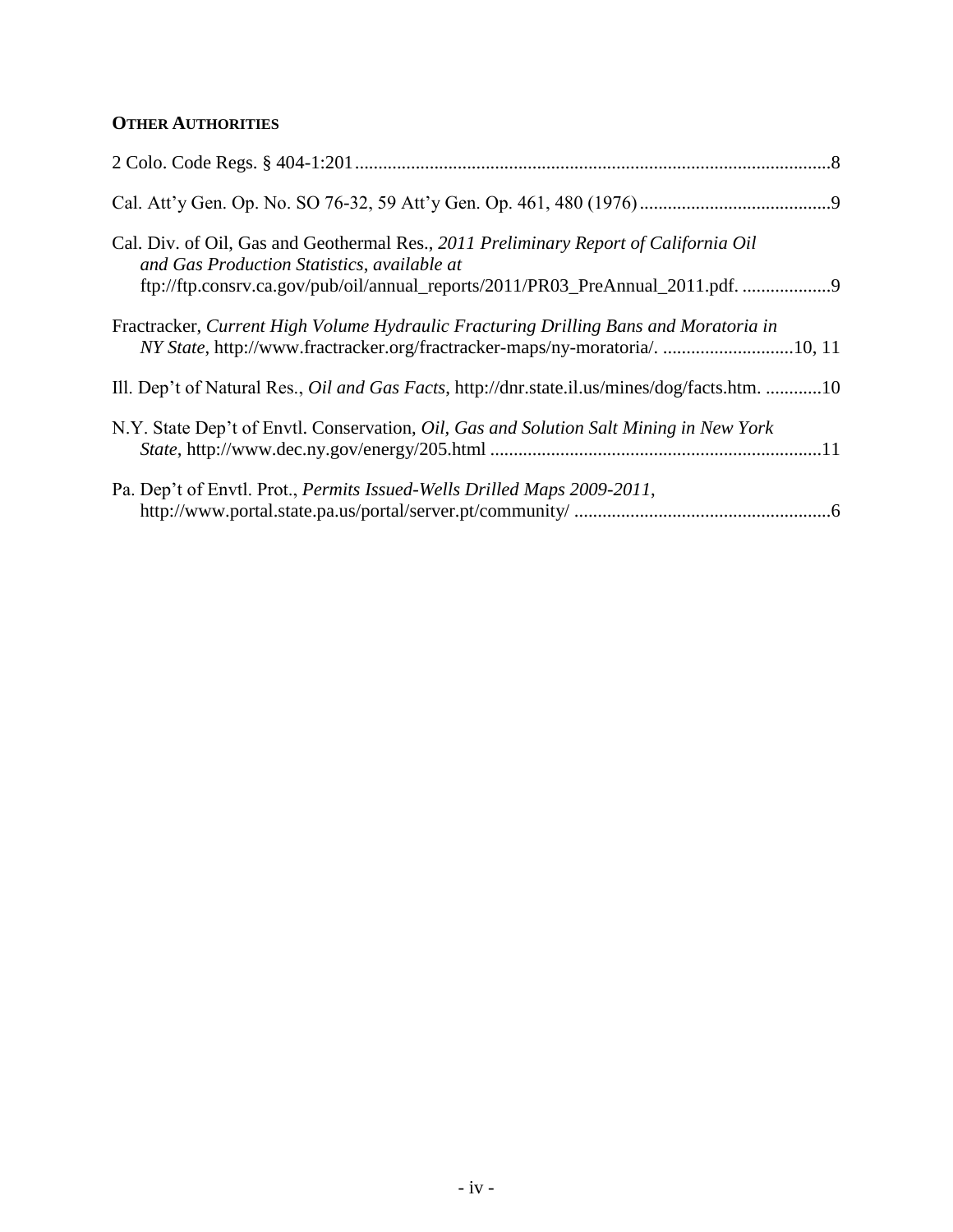## **STATEMENT OF INTEREST OF** *AMICI CURIAE*

<span id="page-5-0"></span>The 20 local, state, and national environmental organizations and citizen groups that appear as friends of the Court in this appeal ("*Amici*") represent tens of thousands of members in the Commonwealth of Pennsylvania.<sup>1</sup> Many of *Amici*'s members live in areas underlain by the Marcellus and other shale formations, and their communities already are or soon will be adversely affected by the pollution, noise, light, odors, and other disturbances associated with the gas development process. *Amici* understand that municipalities traditionally have had the duty and the power to protect communities' health, safety, morals, and welfare, by adopting comprehensive land use plans that separate incompatible uses – such as family homes and shale gas wastewater impoundments – into separate zoning districts. *Amici* rely upon, and therefore have a direct interest in, the continuing authority of municipalities to utilize such plans to protect their constituents, including local landowners, whose constitutionally guaranteed property interests are served by rational zoning measures.

Act 13 of 2012, 58 Pa. Cons. Stat. §§ 2301–3504 ("Act 13"), harms that interest by unlawfully interfering with municipal authority over land use regulation. Specifically, section 3304 of Act 13 ("Section 3304"), 58 Pa. Cons.Stat. § 3304, mandates that "all local ordinances regulating oil and gas operations" in the Commonwealth authorize those operations in "all zoning districts." *Id.* § 3304(a), (b)(5)–(6). That requirement forces incompatible uses into the same zoning districts, vitiating duly enacted comprehensive land use plans necessary to protect

 $\overline{a}$ 

<sup>&</sup>lt;sup>1</sup> Amici are: Berks Gas Truth, Brockway Area Clean Water Alliance, Clean Air Council, Clean Water Action, Damascus Citizens for Sustainability, Earthworks, Environmental Defense Fund, Gas Drilling Awareness Coalition of Luzerne County PA, Group Against Smog and Pollution, Pennsylvania Division of the Izaak Walton League, League of Women Voters of Pennsylvania, Lehigh Valley Gas Truth, Local Authority Western PA, Marcellus Outreach Butler, Marcellus Protest, PennEnvironment, Responsible Drilling Alliance, Sierra Club, Thomas Merton Center, and Westmoreland Marcellus Citizen"s Group. The individual statements of interest of all of the *Amici* are annexed as Exhibit A to this brief.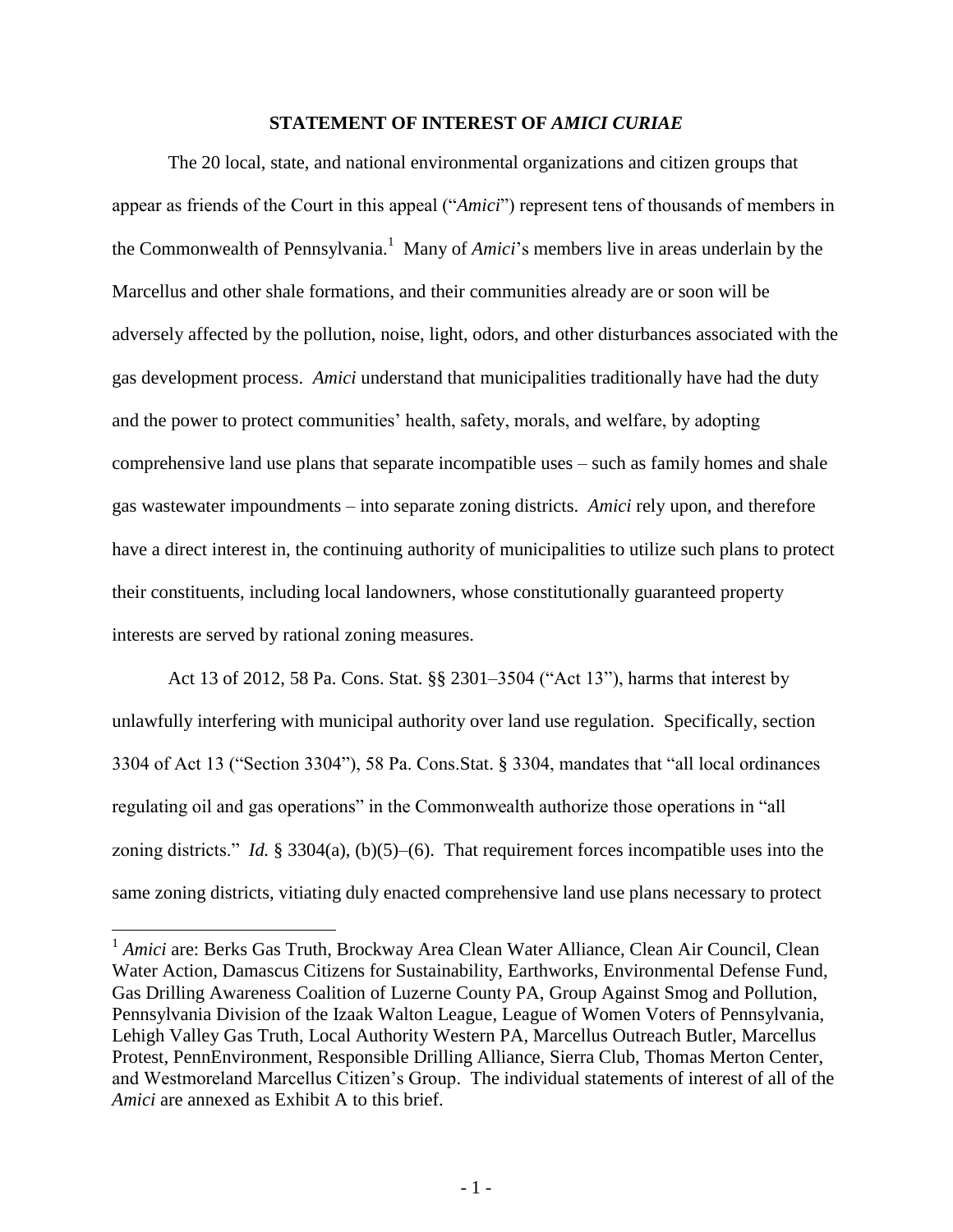local communities and to preserve constitutionally protected private property rights. *Amici* therefore urge this Court to affirm the Commonwealth Court"s decision that Section 3304 of Act 13, is null and void for violating Article I, Section I of the Pennsylvania Constitution, Pa. Const. art. I, § 1, and permanently to enjoin Section 3304 and all other provisions of Act 13 that enforce Section 3304.<sup>2</sup>

# **STATEMENT OF FACTS**

<span id="page-6-0"></span>*Amici* adopt and incorporate by reference Appellees' Statement of Facts.

# <span id="page-6-5"></span><span id="page-6-4"></span><span id="page-6-3"></span>**ARGUMENT**

# <span id="page-6-2"></span><span id="page-6-1"></span>**I. Section 3304 Is Unconstitutional Because It Is Not Substantially Related to Inherently Local Interests in Orderly Development and Comprehensive Land Use Planning.**

A zoning law can withstand constitutional scrutiny only when its requirements are substantially related to a legitimate governmental interest. *See Boundary Drive Assocs. v. Shrewsbury Twp. Bd. of Supervisors*, 507 Pa. 481, 489, 491 A.2d 86, 90 (1985). When a zoning provision has no substantial relationship to such an interest, it is not "necessary for the preservation of public health, safety, morals or general welfare," *Twp. of Exeter v. Zoning Hearing Bd. of Exeter Twp.*, 599 Pa. 568, 580, 962 A.2d 653, 660 (2009) (internal quotation marks omitted), and it violates the Pennsylvania Constitution. Because Section 3304 of Act 13 lacks the requisite relationship and thus violates the standard for lawful zoning, this Court should affirm the decision below, which invalidated that provision and enjoined its enforcement.

Under Article I, Section I of the Pennsylvania Constitution and applicable case law, property rights are subordinate to legitimate applications of the police power, including zoning

 $\overline{a}$ 

 $2 Amici$  submit this brief exclusively in connection with appeals Nos. 63 and 64 MAP 2012. Appellees' briefs in response to those appeals are due on September 18, 2012. Therefore, this brief in support of Appellees in those appeals is timely filed.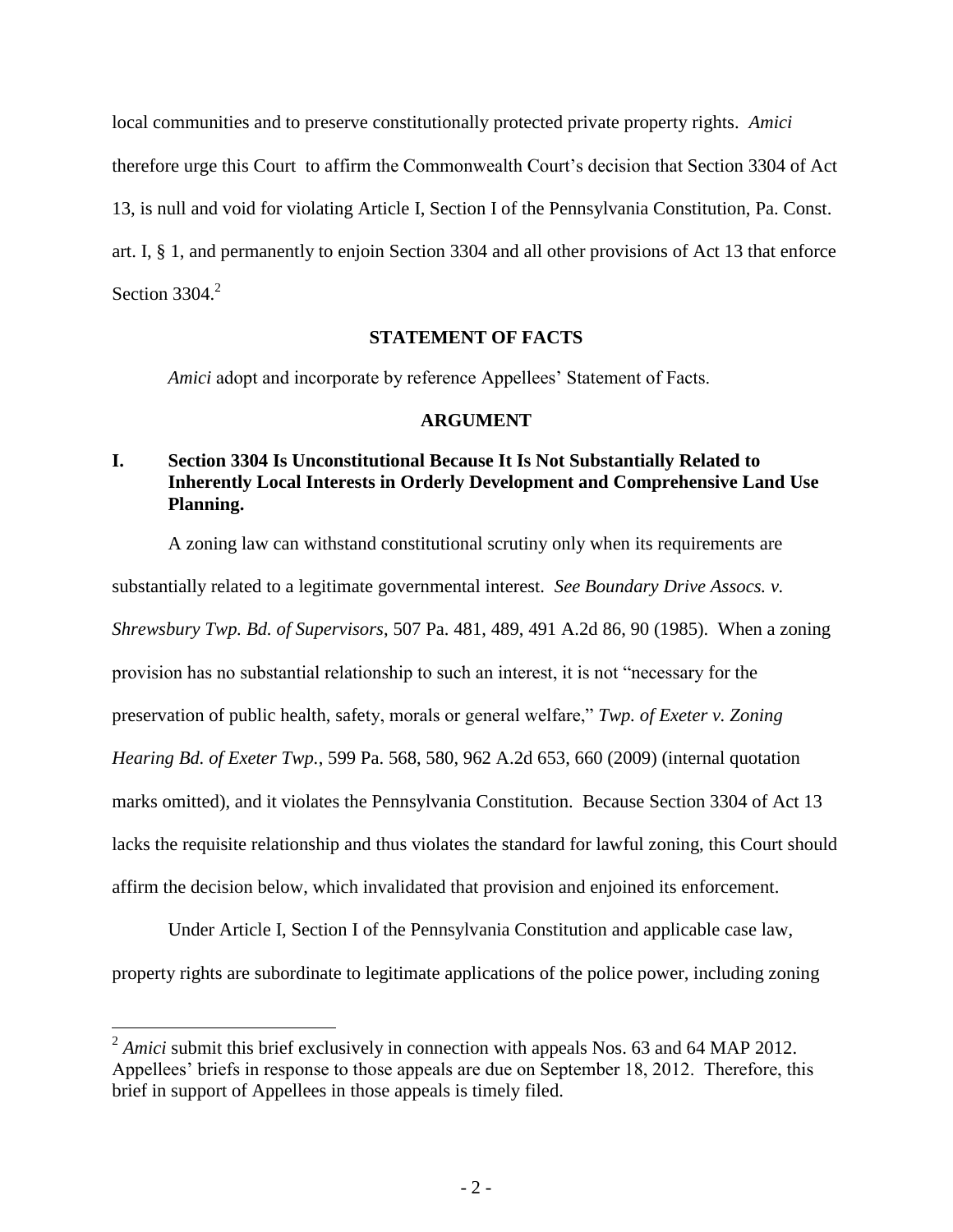<span id="page-7-1"></span>measures that protect and preserve "a particular public health, safety, morality, or welfare interest in a community." *C & M Developers, Inc. v. Bedminster Twp. Zoning Hearing Bd.*, 573 Pa. 2, 14, 820 A.2d 143, 150 (2002). The police power interest that zoning serves in regulating land use thus is inherently local in character; it is a particular interest *in a community* – indeed, in the part of the community that will be directly affected by the law. *See Best v. Zoning Bd. of Pittsburgh*, 393 Pa. 106, 112, 141 A.2d 606, 610 (1958) (noting that "the test of constitutionality" of a zoning measure "is whether the health, safety, morals or general welfare of the inhabitants of that part of the community affected will be promoted by the application" of the law). To ensure that land use regulations serve that interest, lawful zoning must "be in conformance with a comprehensive plan for the growth and development of the community." *In re Realen Valley Forge Greenes Assocs.*, 576 Pa. 115, 133, 838 A.2d 718, 729 (2003).

The acknowledged standard for constitutional zoning measures reflects the distinction between the police power interest served by land use regulation and that served by statutes regulating the exploitation of oil and gas resources. *See Huntley & Huntley, Inc. v. Borough Council of the Borough of Oakmont*, 600 Pa. 207, 224-225, 964 A.2d 855, 865 (2009). Quoting Colorado"s Supreme Court with approval, the *Huntley* Court noted:

> <span id="page-7-3"></span><span id="page-7-2"></span><span id="page-7-0"></span>"While the governmental interests involved in oil and gas development and in land-use control at times may overlap, the core interests in these legitimate governmental functions are quite distinct. The state's interest in oil and gas development is centered primarily on the efficient production and utilization of the natural resources in the state. A county"s interest in land-use control, in contrast, is one of orderly development and use of land in a manner consistent with local demographic and environmental concerns."

*Id.* at 225, 964 A.2d at 865 (quoting *Bd. of Cnty. Comm'rs, La Plata Cnty. v. Bowen/Edwards Assocs., Inc.*, 830 P.2d 1045, 1057 (Colo. 1992)). Land use constitutionally may be regulated to achieve that orderly development, ""but the power to thus regulate does not extend to an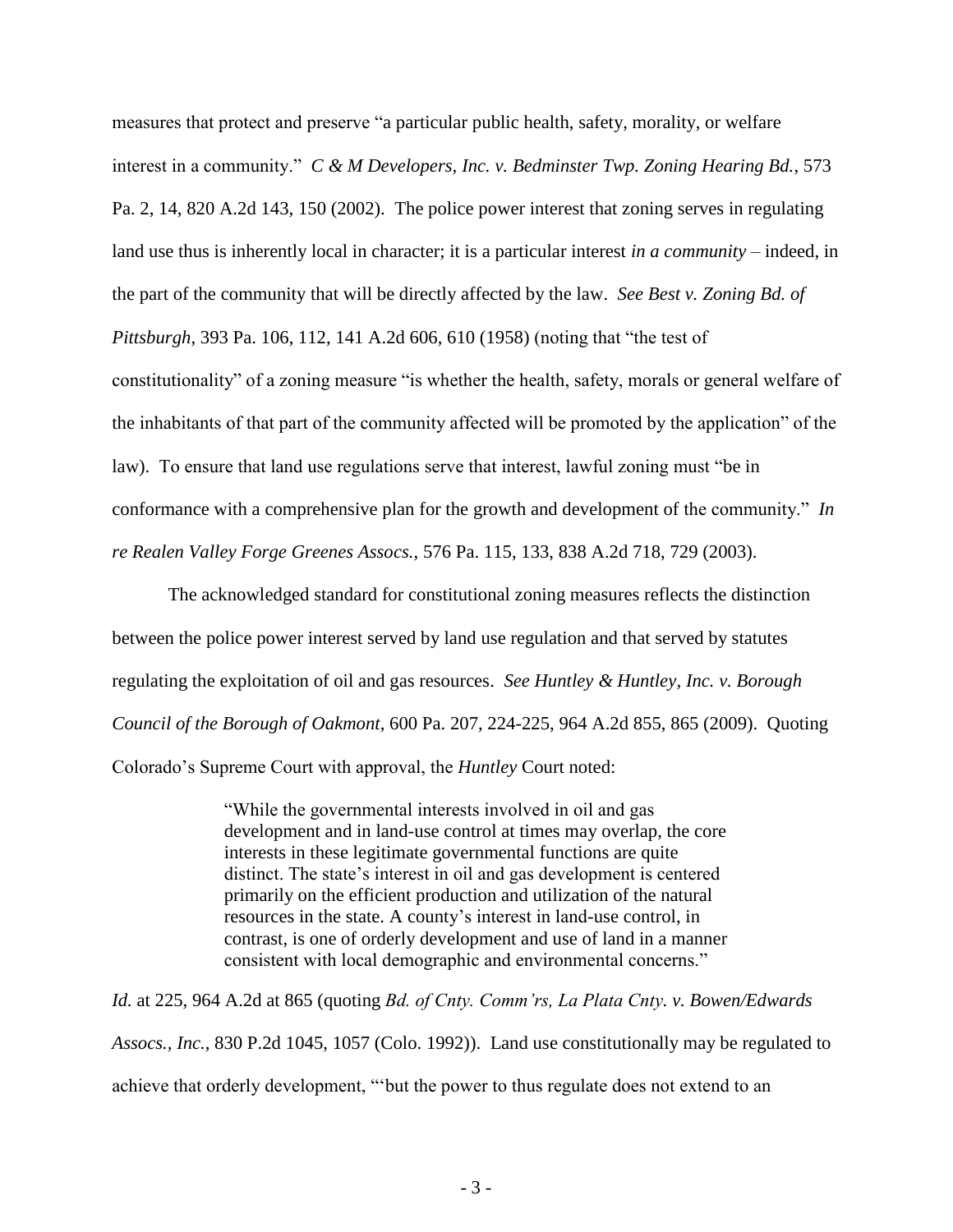<span id="page-8-1"></span><span id="page-8-0"></span>arbitrary, unnecessary or unreasonable intermeddling with the private ownership of property, even though such acts be labeled for the preservation of health, safety, and general welfare."" *Twp. of Exeter*, 599 Pa. at 580, 962 A.2d at 660 (quoting *Exton Quarries, Inc. v. Zoning Bd. of Adjustment of W. Whiteland Twp.*, 425 Pa. 43, 58-59, 228 A.2d 169, 178 (1967)).

Appellees demonstrate that, in dictating land use provisions to municipalities in Pennsylvania, Act 13 operates as a zoning law and is therefore subject to the standard for lawful zoning stated above. Section 3304 of Act 13 makes lawful and rational zoning impossible, however, because it forces incompatible uses into the same districts. In so doing, the provision coerces municipalities into disregarding their own comprehensive land use plans, which are necessary to protect the constitutionally guaranteed property rights of their constituents. Section 3304 thus purports to require zoning measures that have no substantial relationship to the police power interest in land use control, even though the Legislature does not have the power to compel municipalities to violate the Constitution. For this reason alone, this Court should affirm the Commonwealth Court"s decision nullifying Section 3304 and enjoining all provisions of Chapter 33 of Act 13 that enforce Section 3304.

Section 3304 violates the Pennsylvania Constitution and should be permanently enjoined for another reason, as well. As *Amici* demonstrate in section II below, even if (contrary to *Huntley*) Respondents invoke the interest in exploiting oil and gas resources as an ostensible justification for Act 13"s zoning mandate, Section 3304 still fails constitutional scrutiny. The law and practice in many states – including Pennsylvania, prior to the enactment of Act 13 – show that state regulation of oil and gas development can be successfully harmonized with local regulation of land use. *See infra* Section II.A. Although it may "be labeled for the preservation of health, safety, and general welfare," Section 3304 thus is "an arbitrary, unnecessary, and

- 4 -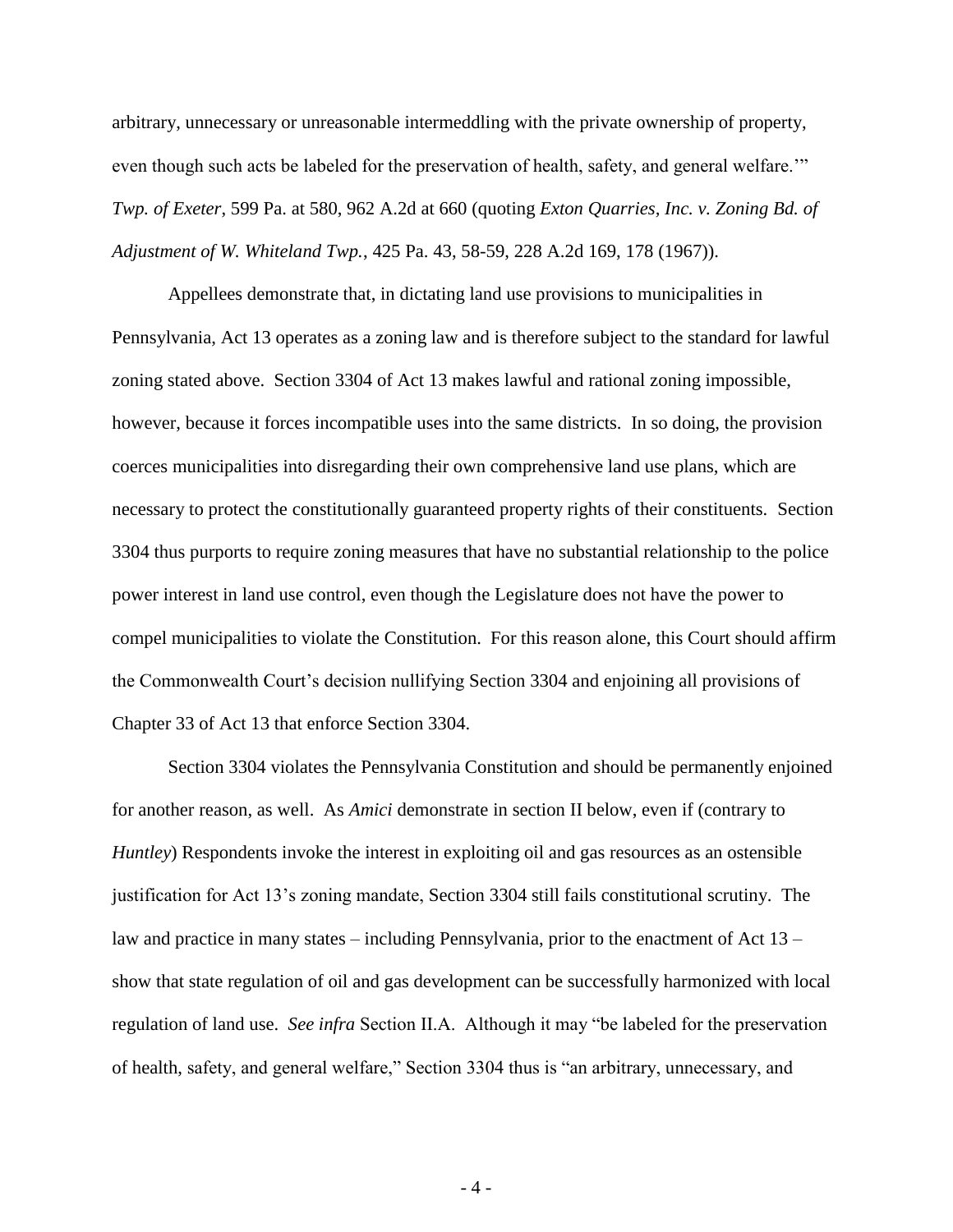unreasonable intermeddling" with constitutionally protected property rights in this Commonwealth. For this reason, too, Section 3304 should be nullified and its enforcement should be enjoined.

# <span id="page-9-0"></span>**II. Because State Oil and Gas Laws Can and Do Operate in Harmony with Local Laws Governing Land Use, Section 3304 Is an Arbitrary, Unreasonable, and Unnecessary Intrusion on Constitutionally Protected Property Rights.**

<span id="page-9-1"></span>This Court has recognized that property rights in the Commonwealth of Pennsylvania may not be limited through zoning, except as "*necessary* to protect the interests of the public and of neighboring property owners." *In re Realen*, 576 Pa. at 130, 838 A.2d at 727 (emphasis added). Not only is Section 3304 unnecessary to promote those interests but it is, as Appellees have demonstrated, flatly inconsistent with orderly development and rational land use planning. Moreover, even if the state"s interest in promoting the exploitation of oil and gas resources were a legitimate purpose of zoning – and it is not – *Amici* show below that Section 3304 is not necessary to serve that purpose either.

The Legislature's constitutionally impermissible decision to enact Section 3304 appears to rest on the notion that efficient oil and gas development cannot be reconciled with respect for the property rights protected by local zoning. Before the enactment of Act 13, however, Pennsylvania harmonized state regulation of oil and gas operations with local regulation of land use, and the industry successfully obtained thousands of drilling permits. Moreover, the law and practice of other states show that the industry can and does flourish under siimilar allocations of authority. Moreover, Because Act 13"s draconian imposition on local zoning authority is wholly unnecessary to achieve the state's interest in promoting exploitation of oil and gas resources, Section 3304 is unconstitutional and should be enjoined permanently.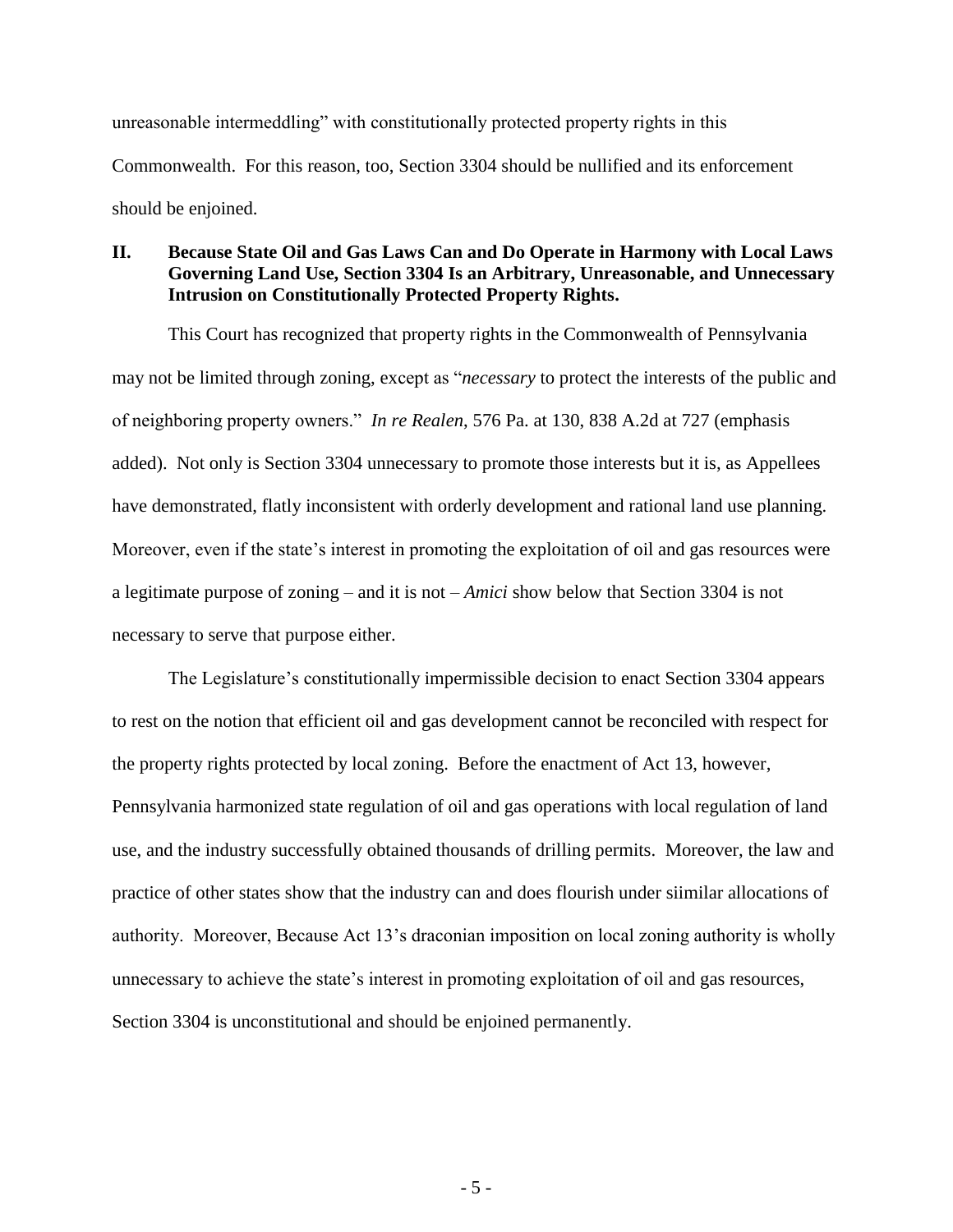# <span id="page-10-0"></span>**A. The Oil and Gas Industry Expanded Rapidly in Pennsylvania before the Enactment of Act 13.**

The documented experience in Pennsylvania belies any claim that exploitation of oil and gas resources requires intrusion upon the property rights protected by rational zoning laws. Even before enacting Act 13, the Legislature ensured that the industry would be allowed to operate in all municipalities. *See* 53 Pa. Cons. Stat. § 10603(i) ("Zoning ordinances shall provide for the reasonable development of minerals in each municipality."). Under the regime recognized in *Huntley*, where the state regulates "technical aspects of well functioning and matters ancillary thereto (such as registration, bonding, and well site restoration), rather than the well"s location," 600 Pa. at 223, 964 A.2d at 864, Pennsylvania issued 18,576 oil and gas drilling permits in just the three years from 2009 through 2011. *See* Pa. Dep"t of Envtl. Prot., *Permits Issued-Wells Drilled Maps 2009-2011*, http://www.portal.state.pa.us/portal/server.pt/community/marcellus\_ shale/20296 (providing links to data).

# <span id="page-10-1"></span>**B. Throughout the Nation, the Oil and Gas Industry Thrives under Regulatory Regimes That Put the State in Control of Industrial Operations and Municipalities in Control of Land Use.**

Like Pennsylvania before Act 13, most oil- and gas-producing states regulate technical aspects of the industry"s operations, while leaving the regulation of land use in the hands of individual localities. The very intensively developed states of Oklahoma, Texas, and Wyoming uniformly permit local ordinances regulating land use for gas development, as do Kansas and New Mexico. For more than 20 years, Colorado"s highest court has recognized the right of localities to regulate land use. Several states – California, Illinois, and New York – allow outright bans on development within municipal borders. Even as a means of promoting exploitation of oil and gas resources, Section 3304 therefore is an arbitrary, unreasonable, and unnecessary intrusion on rights protected under the Pennsylvania Constitution.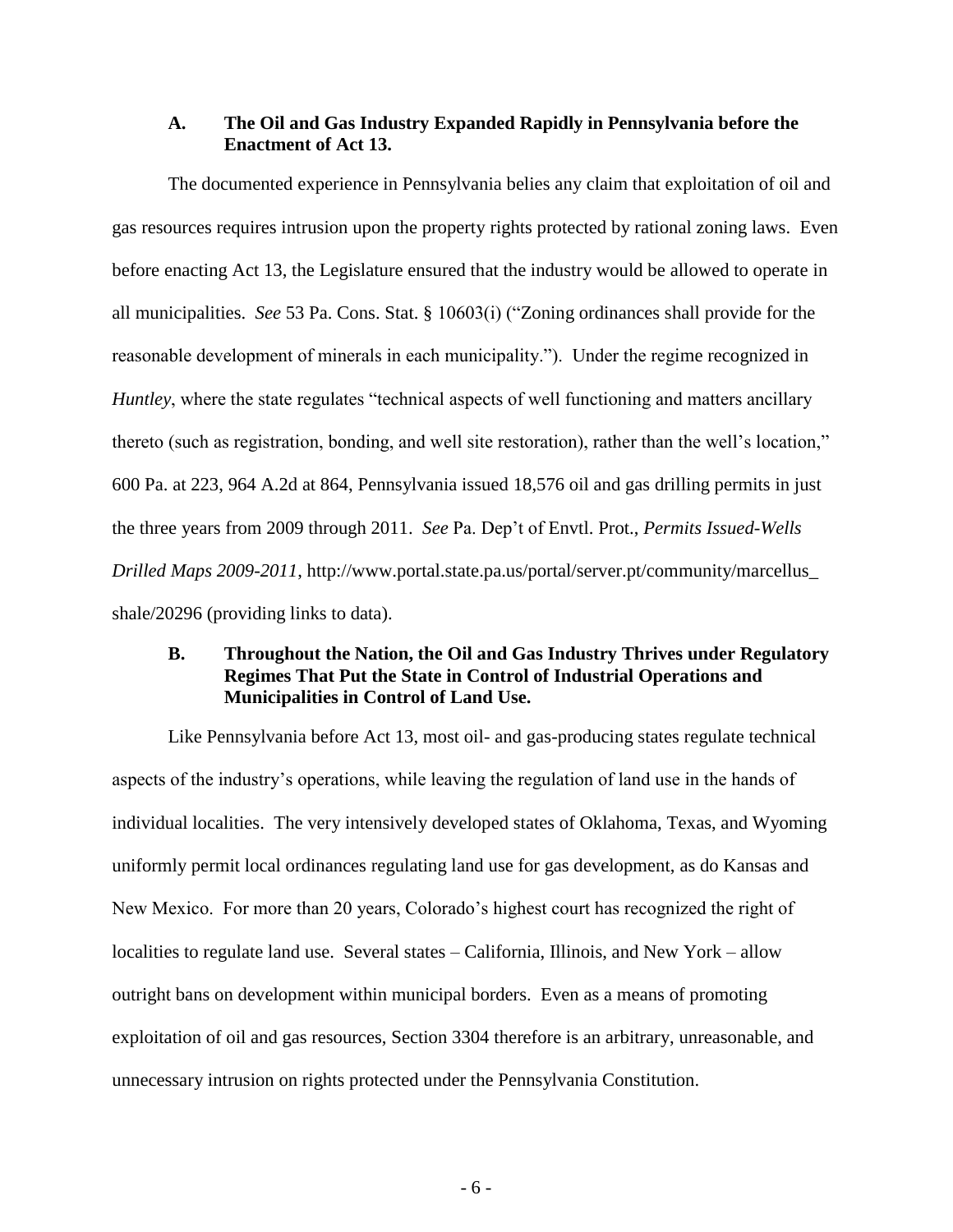In a number of states with a history of oil and gas development, local governmental units exercise considerable regulatory authority. In Texas, municipalities enjoy home-rule status and, as in Pennsylvania, they may enact and enforce ordinances designed to protect health, life, and property of their citizens. *See* Tex. Const., art. XI, § 5. Exercising that power of local selfgovernment, municipalities in Texas have adopted ordinances that extensively regulate not only the use of land for oil and gas development but also some aspects of technical operations. *See*, *e.g.*, Southlake, Tex., Code § 9.5-242 (establishing more than 50 requirements for on-site operations); Fort Worth, Tex., Code § 15-30–15-51 (setting forth conditions for local gas well permits, including city council consent for wells in defined locations).

Kansas, New Mexico, Oklahoma, and Wyoming leave land use regulation to localities, which have adopted ordinances governing the permissible locations of oil and gas activities. *See*, *e.g.*, Chanute, Kan., Code §§ 16.44.020–16.44.030 (prohibiting all oil drilling and gas drilling in residential zones); Wichita, Kan. Code § 25.04.015 (prohibiting well drilling within city limits, except in oil and gas well districts); Dona Ana Cnty., N.M., Code § 250-72 (New Mexico) (establishing procedures and standards for proposed planned unit development overlay zones, including those for oil and gas drilling, and requiring that they be consistent with the County"s Comprehensive Plan); El Reno, Okla., Code § 270-5 (describing drilling permits for oil and gas wells "within the legally described area of the City"); Lawton, Okla., Code § 18-5-1-502(A)(4) (allowing oil and gas drilling in general agricultural districts); Evanston, Wyo., Code §§ 16-4; 16-17 (barring drilling without local well permit and authorizing drilling only in specified zones); Newcastle, Wyo., Code § 17-16 (Wyoming) (barring oil and gas wells from specified zoning districts.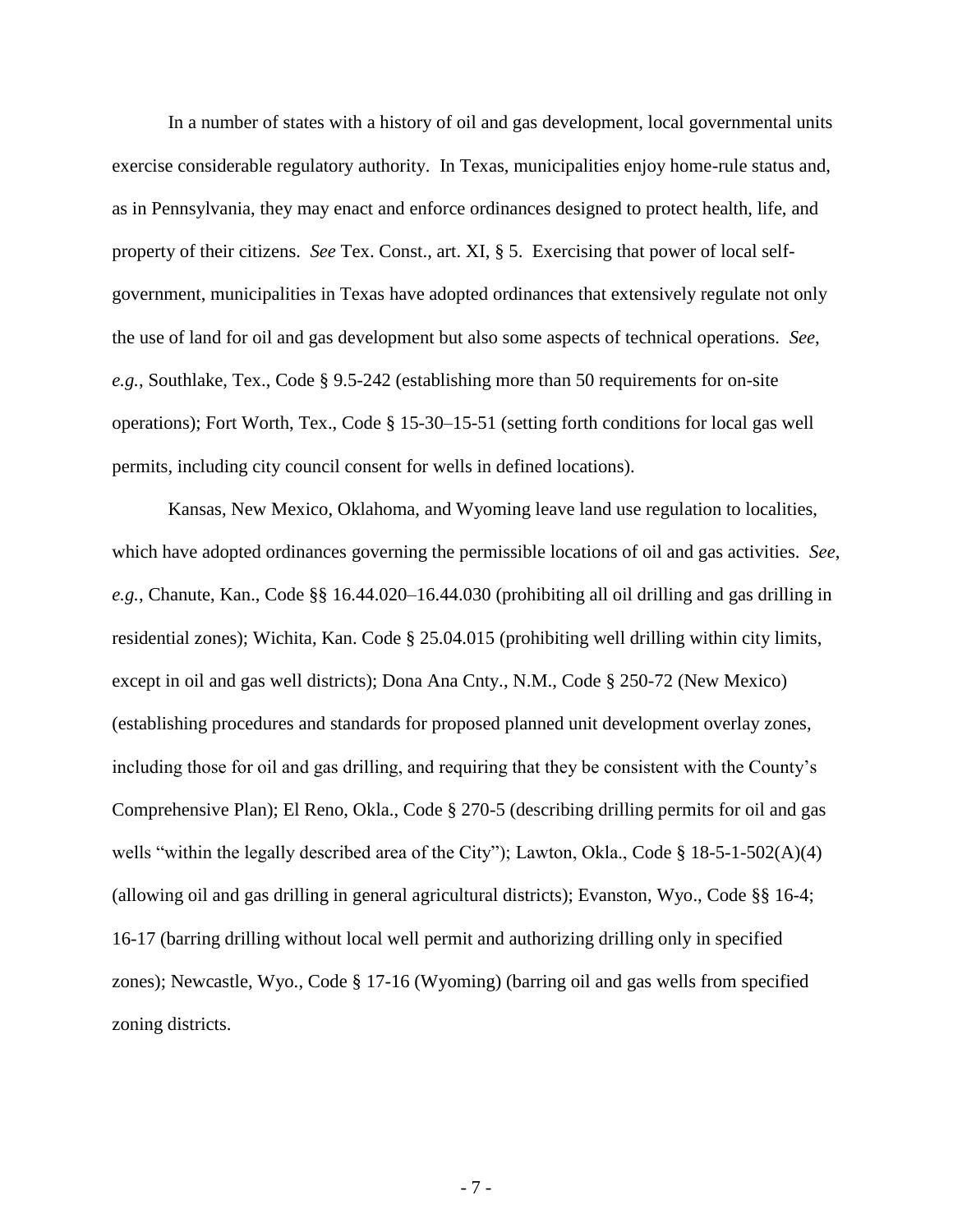The only state high court to address the issue of local control of land use related to oil and gas operations, other than this Court, is the Supreme Court of Colorado.<sup>3</sup> Since 1982, the Colorado Supreme Court has recognized the distinction between the governmental interest in oil and gas development and that in land use control. *See Bowen/Edwards*, 830 P.2d at 1057. Finding that the two interests often can be harmonized, the Court concluded that the state's interest in its regulation of gas development would justify interference with a comprehensive land use plan only if there were an operational conflict between state and local requirements.<sup>4</sup> *Id.* at 1059. Following the decision in *Bowen/Edwards*, Colorado codified its operational conflicts test in a formal rule. *See* 2 Colo. Code Regs. § 404-1 ("Nothing in these rules shall establish, alter, impair, or negate the authority of local and county governments to regulate land use related to oil and gas operations, so long as such local regulation is not in operational conflict with the Act or regulations promulgated thereunder."). Applying that test, even an oil and gas operator challenging the Town of Frederick"s ordinance admitted:

> [P]rovisions requiring an operator to obtain building permits for above-ground structures, maintain access roads, submit emergency response and fire protection plans, and regulate the distances that buildings must be set back from existing wells are matters that a local government may legitimately regulate pursuant to its land use authority.

 $\overline{a}$ 

 $3$  One trial court in West Virginia has held that state law preempts all local regulation of the oil and gas industry. *See Northeast Natural Energy, LLC v. City of Morgantown*, No. 11-C-411, slip op. (Cir. Ct. Monongalia Cnty. Aug. 12, 2011). Unlike Pennsylvania, however, West Virginia does not affirmatively impose an obligation on municipalities to adopt zoning measures inconsistent with their comprehensive land use plans. In addition, the provision of West Virginia law held to preempt all local regulation has never been challenged as a violation of constitutionally guaranteed property rights.

 $4 \text{ In a companion case, the Colorado Supreme Court ruled that a city could not ban all drilling.}$ operations within its limits. *See Voss v. Lundvall Bros., Inc.*, 830 P.2d 1061 (Colo. 1992).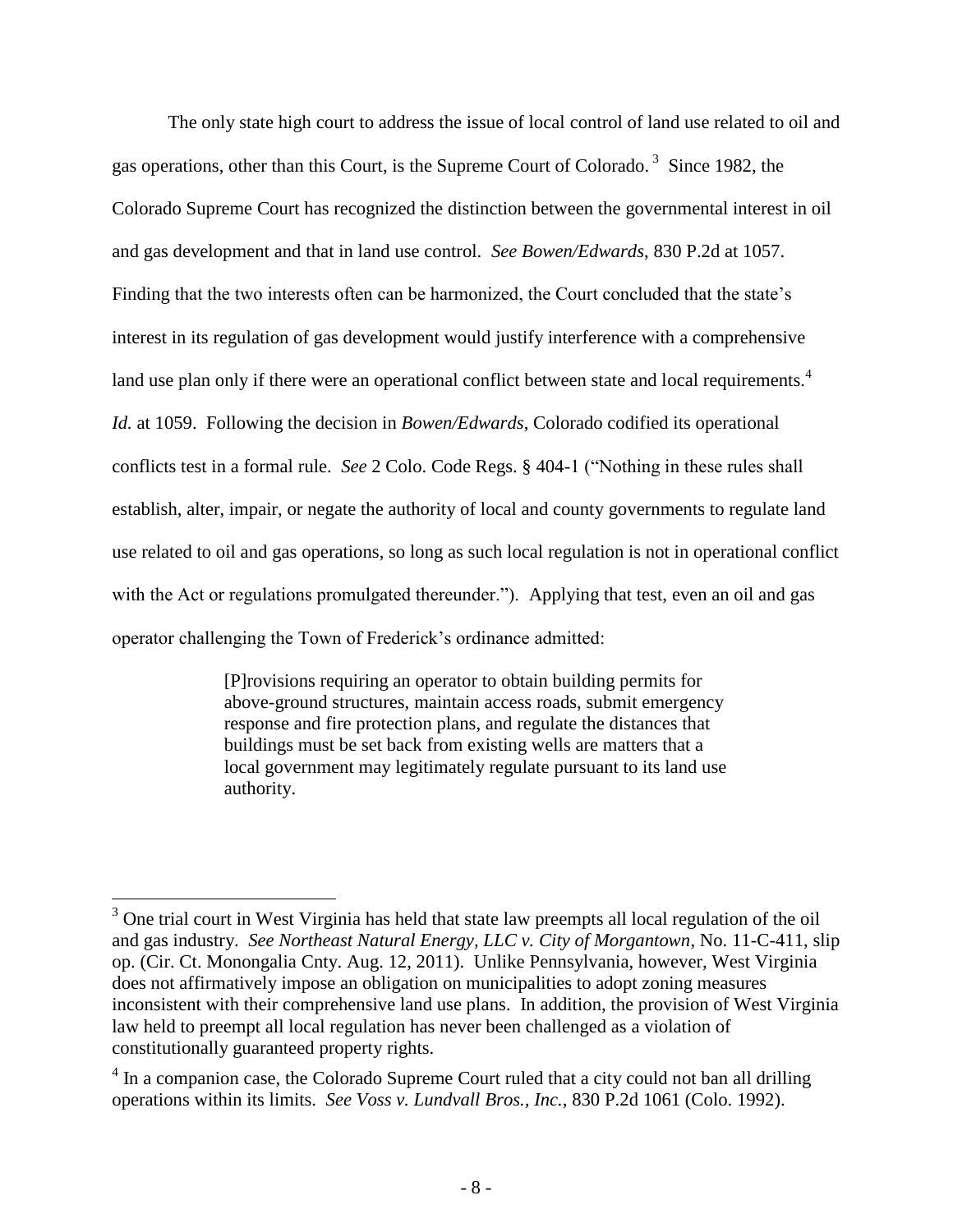*Town of Frederick v. N. Am. Res. Co.*, 60 P.3d 758, 766 (Colo. App. 2002).<sup>5</sup>

<span id="page-13-2"></span><span id="page-13-1"></span>Several states where the oil and gas industry has been operating for more than a century allow localities to exclude those operations completely. The Attorney General of California has issued an advisory opinion stating that the state"s approval of an oil or gas well "would . . . not nullify a valid prohibition of drilling or a permit requirement by a county or city in all or part of its territory." Cal. Att'y Gen. Op. No. SO 76-32, 59 Att'y Gen. Op. 461, 480 (1976). The Legislature of California also has granted localities broad authority to regulate oil production activities within their borders. *See* Cal. Pub. Res. Code § 3690 ("This chapter shall not be deemed a preemption by the state of any existing right of cities and counties to enact and enforce laws and regulations regulating the conduct and location of oil production activities, including, but not limited to, zoning, fire prevention, public safety, nuisance, appearance, noise, fencing, hours of operation, abandonment, and inspection."). From 2009 through 2011, there were 7,624 wells drilled in California. *See* Cal. Div. of Oil, Gas and Geothermal Res., *2011 Preliminary Report of California Oil and Gas Production Statistics* 2, *available at* 

<span id="page-13-3"></span>ftp://ftp.consrv.ca.gov/pub/oil/annual\_reports/2011/PR03\_PreAnnual\_2011.pdf.

 $\overline{a}$ 

<span id="page-13-0"></span>Illinois law contains a provision requiring that oil and gas developers obtain "the official consent of the municipal authorities" before obtaining a drilling permit from the state, "and no permit shall be issued unless consent is secured and filed with the application. 225 Ill. Comp. Stat. 725/13 (West 2012). Another statute provides: "The corporate authorities of each

<sup>&</sup>lt;sup>5</sup> Other efforts to regulate aspects of industry activities have been invalidated pursuant to the operational conflicts test. *See*, *e.g.*, *Colorado Min. Ass'n v. Bd. of Cnty. Comm'rs of Summit Cnty.*, 199 P.3d 718 (Colo. 2009) (invalidating provision of county ordinance banning a particular technique of mining); *Bd. of Cnty. Comm'rs of Gunnison Cnty. v. BDS Int'l, LLC.*, 159 P.3d 773 (Colo. App. 2006) (holding that county recordkeeping regulations created operational conflicts with state oil and gas law and rules); *Town of Frederick*, 60 P.3d at 765 (affirming the invalidation of setback, noise abatement, and visual impact provisions).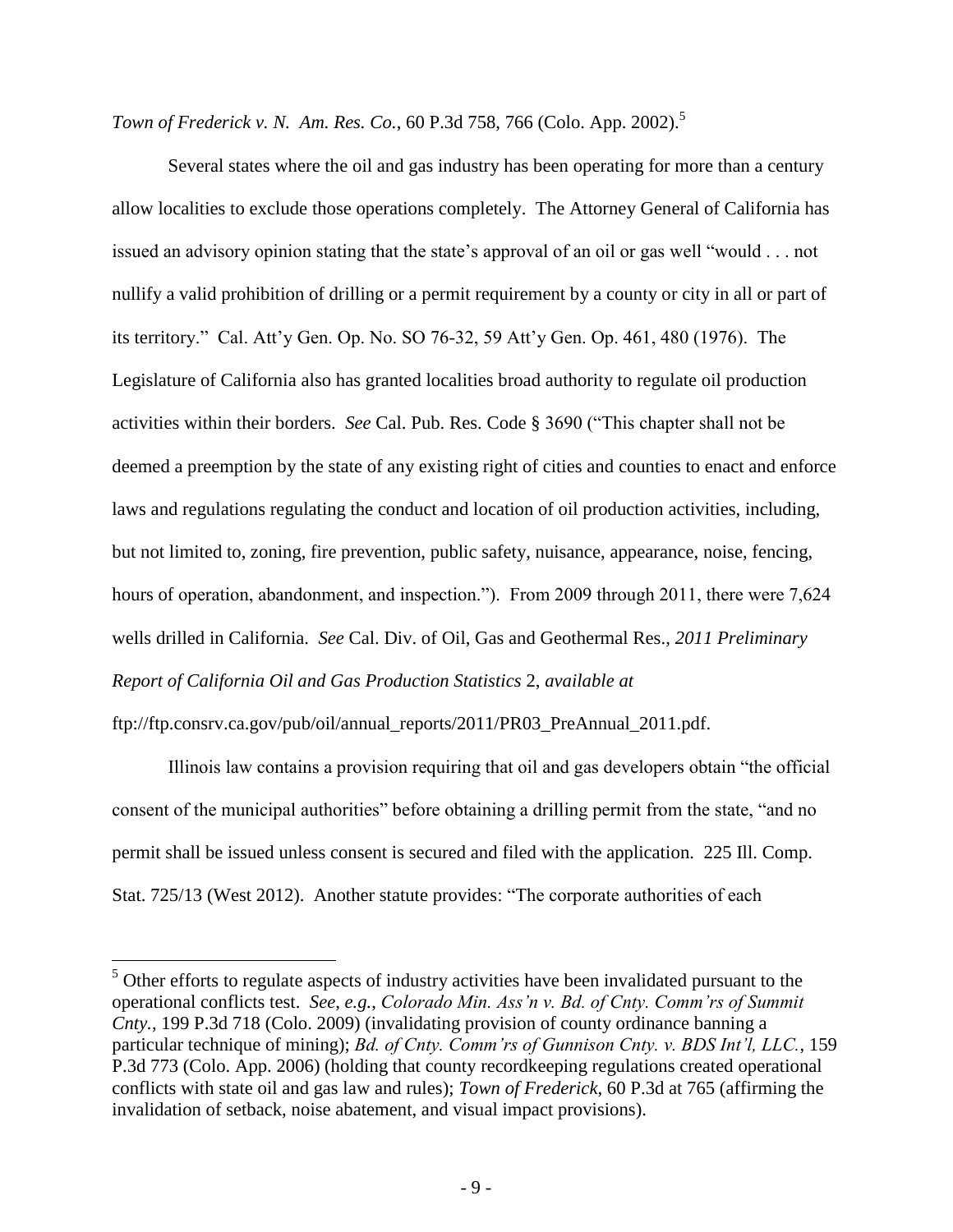<span id="page-14-5"></span><span id="page-14-4"></span><span id="page-14-2"></span>municipality may grant permits to mine oil or gas, under such restrictions as will protect public and private property and insure proper remuneration for such grants." 65 Ill. Comp. Stat. 5/11- 56-1 (West 2012). "The legislature"s use of the word "may" indicates that a municipality"s authority to grant such permits is a "permissive power, which [a municipality] may choose to exercise or not."" *Tri-Power Res., Inc. v. City of Carlyle*, 359 Ill. Dec. 781, 784 (Ill. App. Ct. 2012) (quoting *Maddux v. Blagojevich*, 233 Ill. 2d 508, 523 (2009)). The *Tri-Power* court held that "the power to prohibit the operation of oil and gas wells within its municipal limits" extends to both home rule and non-home-rule units of government. 359 Ill. Dec. at 786*.* "There are approximately 32,100 oil and gas production wells" in Illinois today. Ill. Dep"t of Natural Res., *Oil and Gas Facts*, http://dnr.state.il.us/mines/dog/facts.htm.

<span id="page-14-7"></span><span id="page-14-6"></span><span id="page-14-3"></span><span id="page-14-1"></span><span id="page-14-0"></span>Finally, two New York trial courts recently upheld local zoning provisions that banned oil and gas operations within municipal borders. *See Anschutz Exploration Corp. v. Town of Dryden*, 940 N.Y.S.2d 458 (Sup. Ct. Tompkins Cnty. 2012); *Cooperstown Holstein Corp. v. Town of Middlefield*, 943 N.Y.S.2d 722 (Sup. Ct. Otsego Cnty. 2012). Like the *Huntley* Court, the New York courts recognized that the challenged ordinances did not conflict with the state"s oil and gas law. *See Anschutz*, 940 N.Y.S.2d at 467 ("[L]ocal governments may exercise their powers to regulate land use to determine where within their borders gas drilling may or may not take place, while [the state] regulates all technical operational matters on a consistent statewide basis in locations where operations are permitted by local law."); *Cooperstown*, 943 N.Y.S.2d at 729; *cf. Penneco Oil Co. v. Cnty. of Fayette*, 4 A.3d 722 (Pa. Commw. Ct. 2010) (upholding county zoning ordinance that did not attempt to regulate technical aspects of gas development operations). As of August 29, 2012, 135 local communities in New York had enacted local laws establishing moratoria on shale gas development or prohibiting it altogether. Fractracker,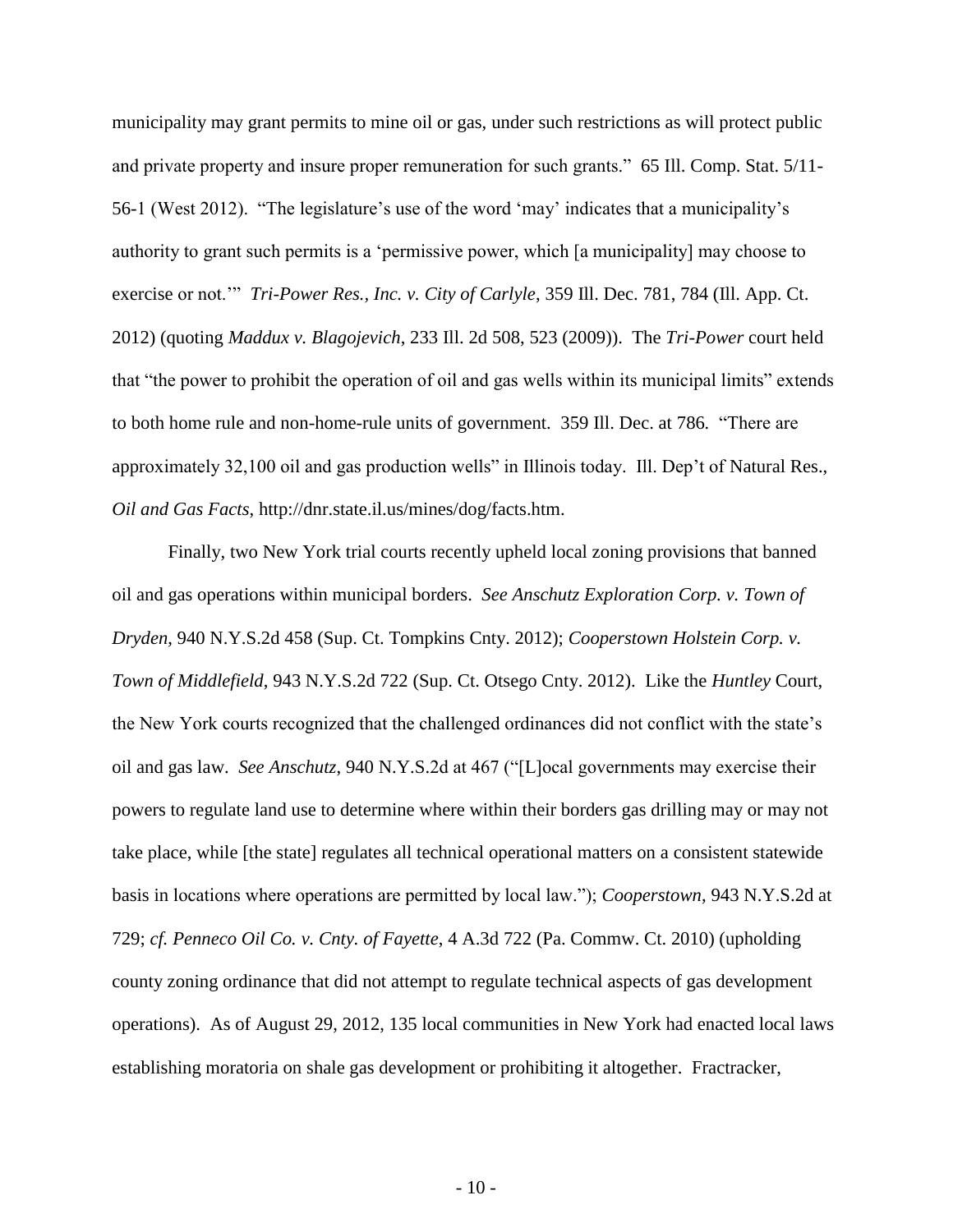*Current High Volume Hydraulic Fracturing Drilling Bans and Moratoria in NY State*,

<span id="page-15-0"></span>http://www.fractracker.org/fractracker-maps/ny-moratoria/. In the meantime, oil and gas drilling and production proceeds in other municipalities, as it has done since the late 1800s, with approximately 14,000 active wells operating statewide today. *See* N.Y. State Dep"t of Envtl. Conservation, *Oil, Gas and Solution Salt Mining in New York State*,

http://www.dec.ny.gov/energy/205.html (noting that this figure includes solution salt mining wells). "Extraction of oil and gas contributes half a billion dollars to the state's economy each year." *Id.*

In sum, harmonizing local zoning authority with state regulation of the gas industry"s operations, activities, and processes plainly is the rule, rather than the exception in the United States. Given the widespread exercise of such zoning power in states throughout the nation where oil and gas extraction is booming, Section 3304 cannot pretend to be necessary to secure the efficient recovery of oil and gas in Pennsylvania, even if that interest could support Act 13"s zoning measures. Indeed, the explosive development of oil and gas under the *Huntley* regime – where local governments were required to allow oil and gas development somewhere within municipal limits but could exclude it from districts where it would harm community interests – confirms that forcing municipalities to allow drilling in all zoning districts is an arbitrary, unreasonable, and unnecessary intrusion on the rights protected by Article I, Section I of the Pennsylvania Constitution.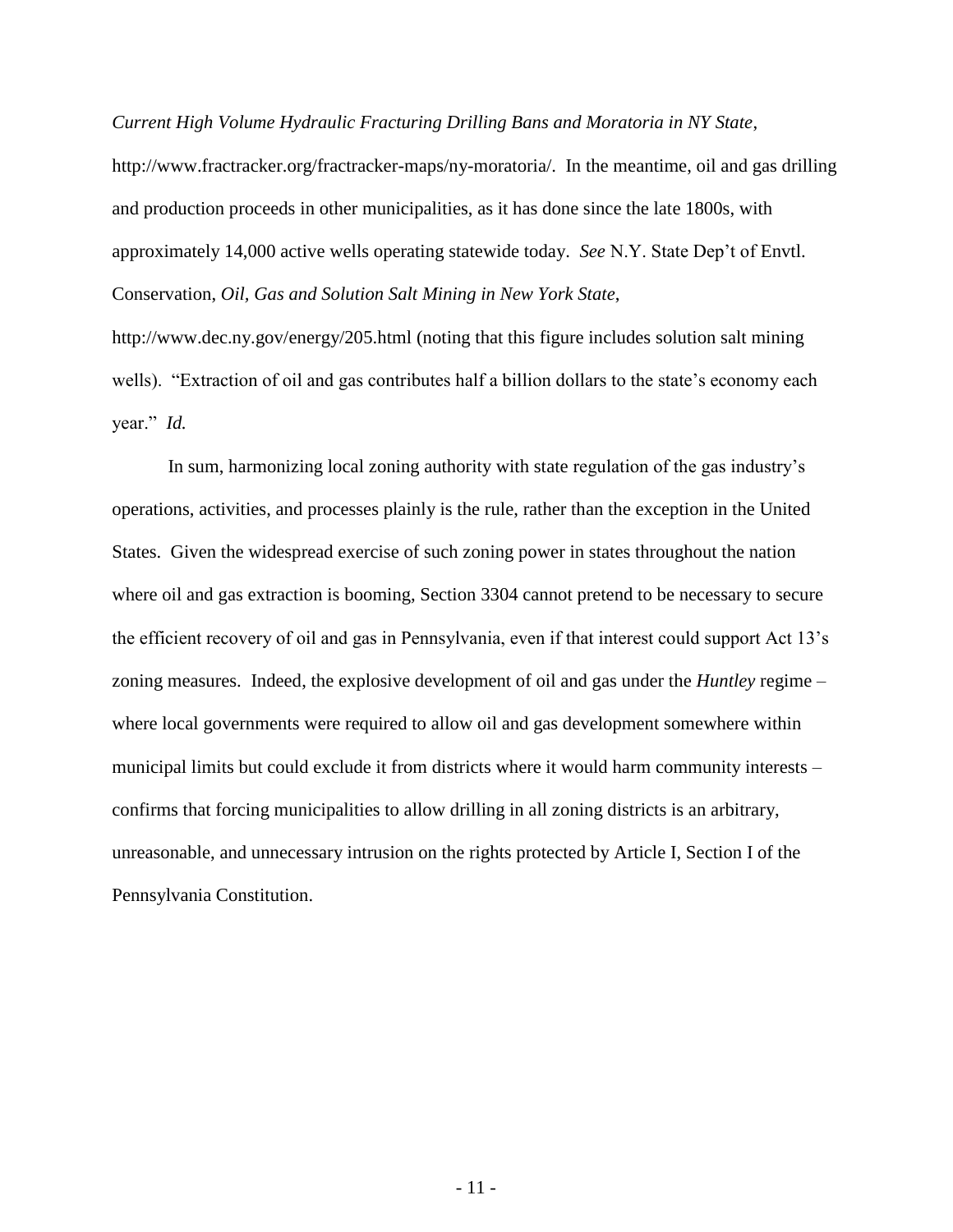#### **CONCLUSION**

For the foregoing reasons, *Amici* respectfully urge this Court to affirm the decision of the Commonwealth Court, declaring that Section 3304 of Act 13 is null and void and permanently enjoining all provisions of Chapter 33 of Act 13 that enforce Section 3304.

.

 $-12-$ 

Dated: September l7, 2012

Respectfully submitted,

**EARTHJUSTICE** W

By: Charles McPhedran Pa. Bar Id. No. 60123 1617 John F. Kennedy Blvd., Suite 1675 Philadelphia, PA 19103 212-797-7887 x8234 cmcphedran@earthjustice. org

Deborah Goldberg\* Bridget Lee\* 156 William St., Suite 800 New York, NY 10038-5326 2t2-791-t88t dgoldberg@earthjustice.org blee@earthjustice.org

Attomeys for Amici Curiae

\* Admitted in New York; not admitted in Pennsylvania.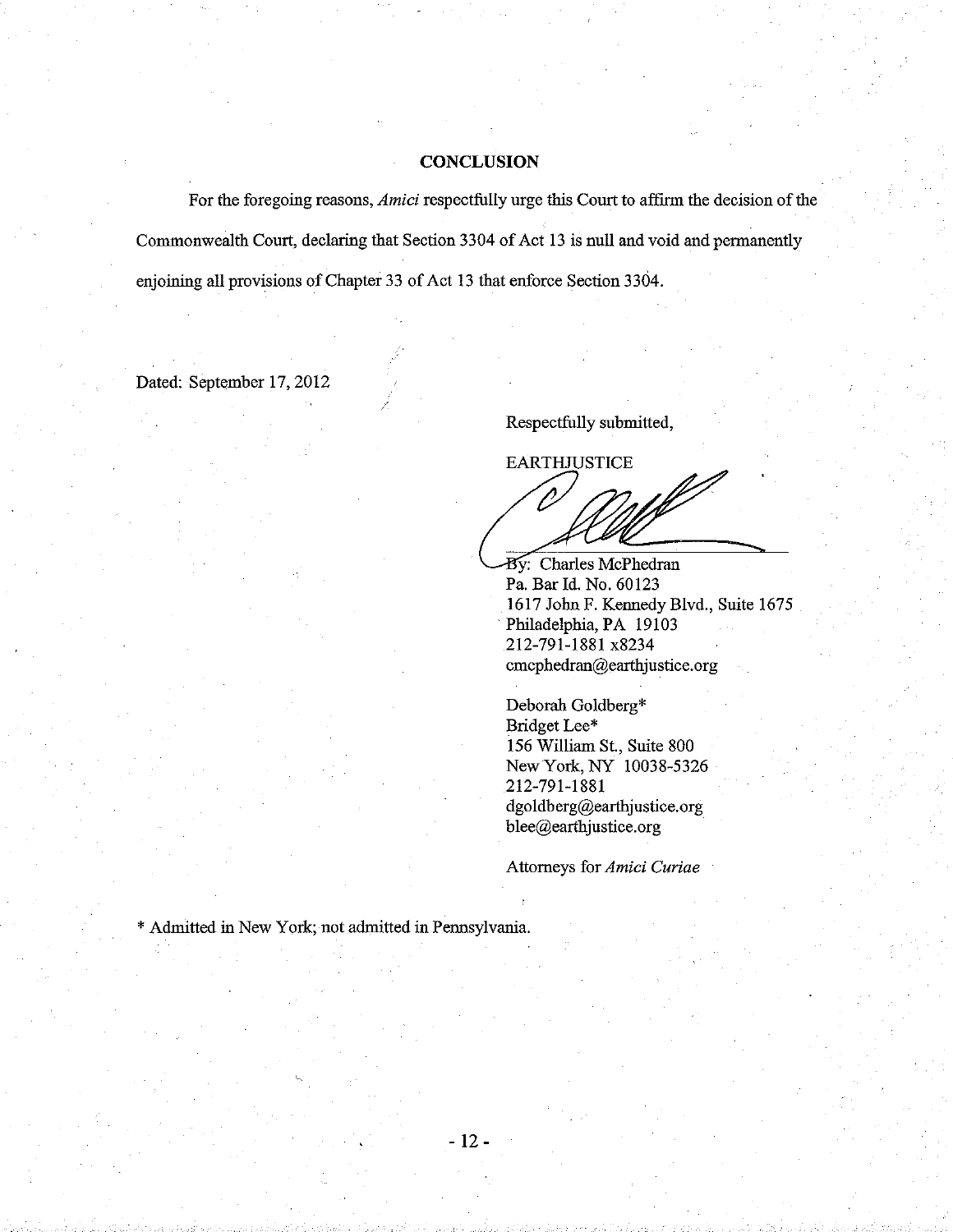# **EXHIBIT A**

# **STATEMENTS OF INTEREST OF** *AMICI*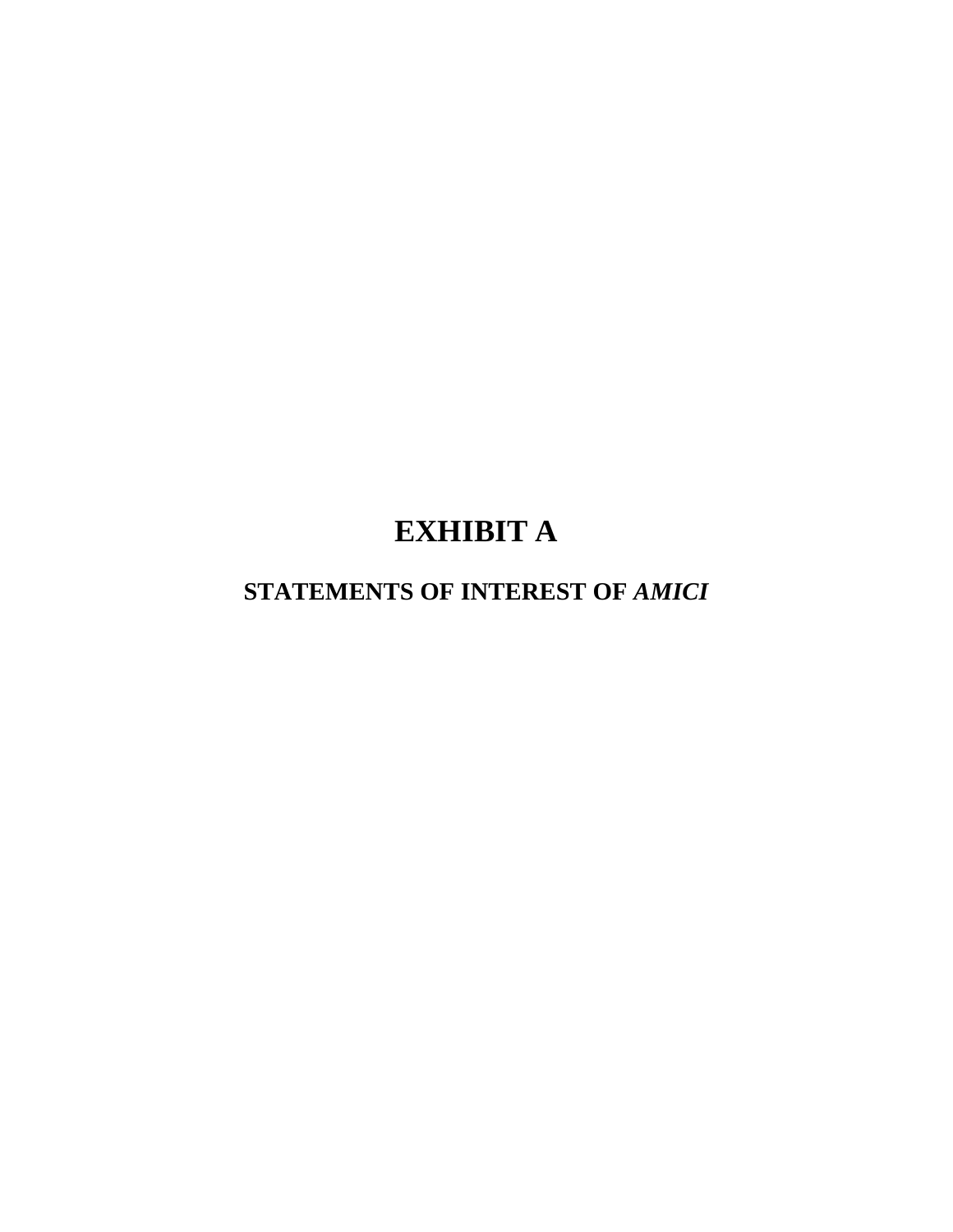**Berks Gas Truth** ("BGT") is a grassroots community organization of over 600 concerned citizens who are fighting to stop unconventional natural gas drilling. It is dedicated to raising public awareness of the issues surrounding drilling and taking action to protect natural resources, health, and safety from its consequences. BGT worked to oppose the passage of Act 13 and led a campaign to inform municipalities of its provisions and encourage them to pass resolutions supporting the lawsuit challenging the legality of the Act. BGT firmly believes that municipal governments exist for good reason and that it is unconstitutional to strip them of their authority to protect their communities and the natural resources therein.

The **Brockway Area Clean Water Alliance** ("BACWA") is a pro-community, prowater, pro-business alliance that supports the efforts of the Brockway Borough Municipal Authority to provide three communities with clean water. BACWA follows issues pertaining to its members' public water source, and views rampant Marcellus drilling activity in the Brockway municipal watershed as a public and an economic threat. BACWA supports the right of municipalities to enact zoning ordinances to protect the health of their communities.

The **Clean Air Council** ("Council") is a non-profit environmental organization with members throughout Pennsylvania. Its mission is to protect everyone's right to breathe clean air, and for more than 40 years it has fought to improve air quality across Pennsylvania. The Council has worked extensively on issues related to the air quality effects of shale gas operations in Pennsylvania, with a particular emphasis on enhancing local input and public participation in decisions about equipment proposed in their community. Natural gas operations cause localized air quality and health effects, making it crucial for communities to retain the authority to protect their citizens through the use of zoning. In preempting this authority, the Council believes that Act 13 wrongfully usurped the ability of local governments to safeguard their citizens. The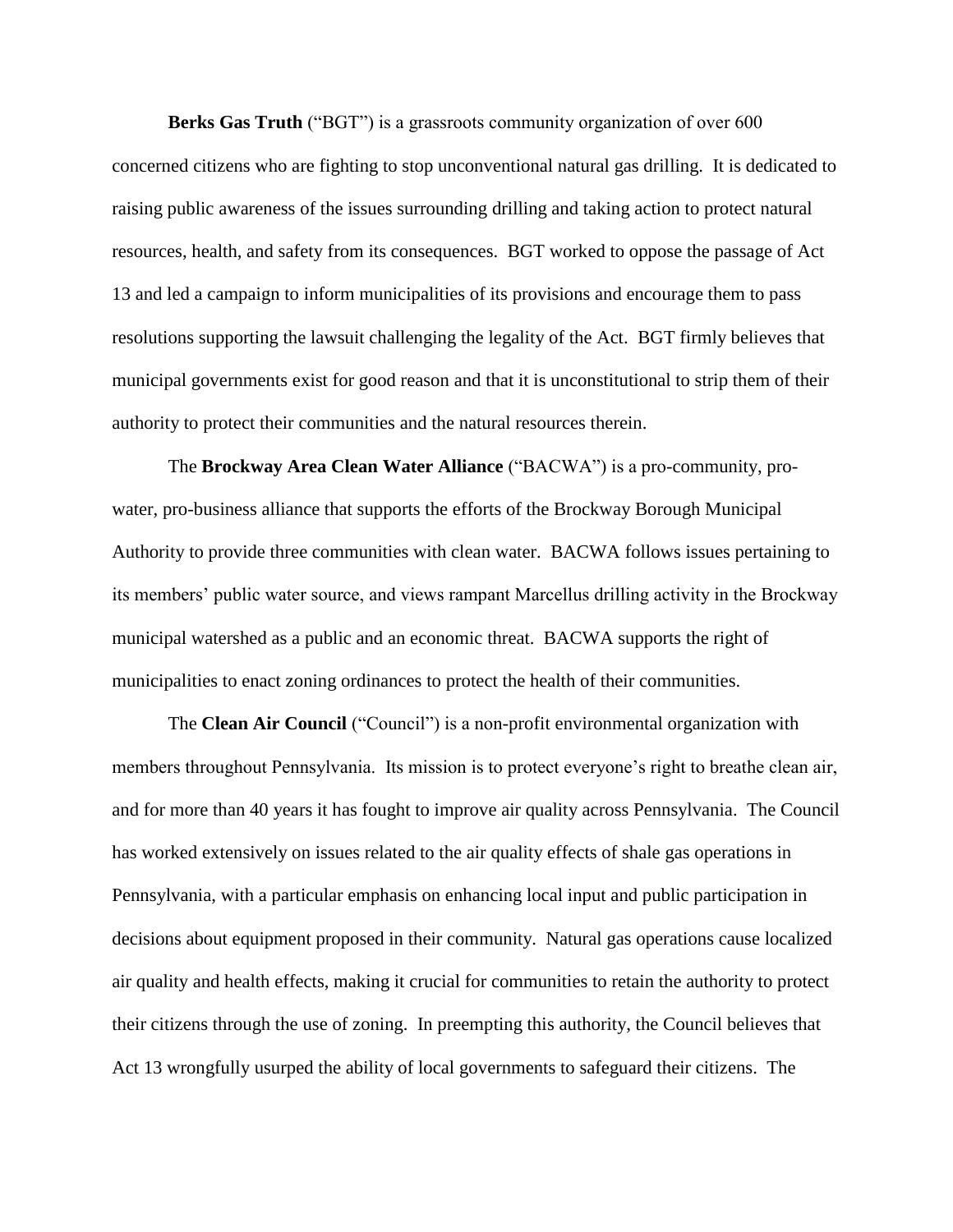Council supports the Commonwealth Court's finding that this aspect of Act 13 was unconstitutional.

**Clean Water Action** ("CWA") is a non-profit environmental organization that has been working in Pennsylvania for 28 years. CWA has 100,000 members in Pennsylvania who support the goals of protecting our environment, health, economic well-being and community quality of life. CWA members have been actively involved at the community level in working with local governments to ensure that these goals are met with regard to Marcellus Shale natural gas extraction. CWA has long recognized that land use planning is critical to environmental protection and stewardship. The current and potential future impacts of shale gas extraction in Pennsylvania is a top concern of CWA and its membership.

**Damascus Citizens for Sustainability** ("DCS") is a collaborative effort to preserve and protect clean air, land and water as a civil and basic human right in the face of the threat posed by the shale gas extraction industry. DCS has focused its advocacy and legal efforts on protecting the Delaware River Watershed but increasingly has extended its efforts across the state of Pennsylvania and the entire Marcellus region. Based on these concerns, DCS, a 501(c)(3) not-for-profit, has advocated for human and environmental health considerations and local decision making in gas development decisions. DCS supports the authority of local municipalities to determine land use via zoning. DCS also supports strong setback regulations.

**Earthworks** is a non-profit organization dedicated to protecting communities and the environment from the impacts of irresponsible mineral and energy development, while seeking sustainable solutions. For over two decades, Earthworks has been engaged in efforts nationwide to reform public policy, improve corporate practices, and use sound science to expose and resolve related health and environmental issues. Earthworks provides information to, and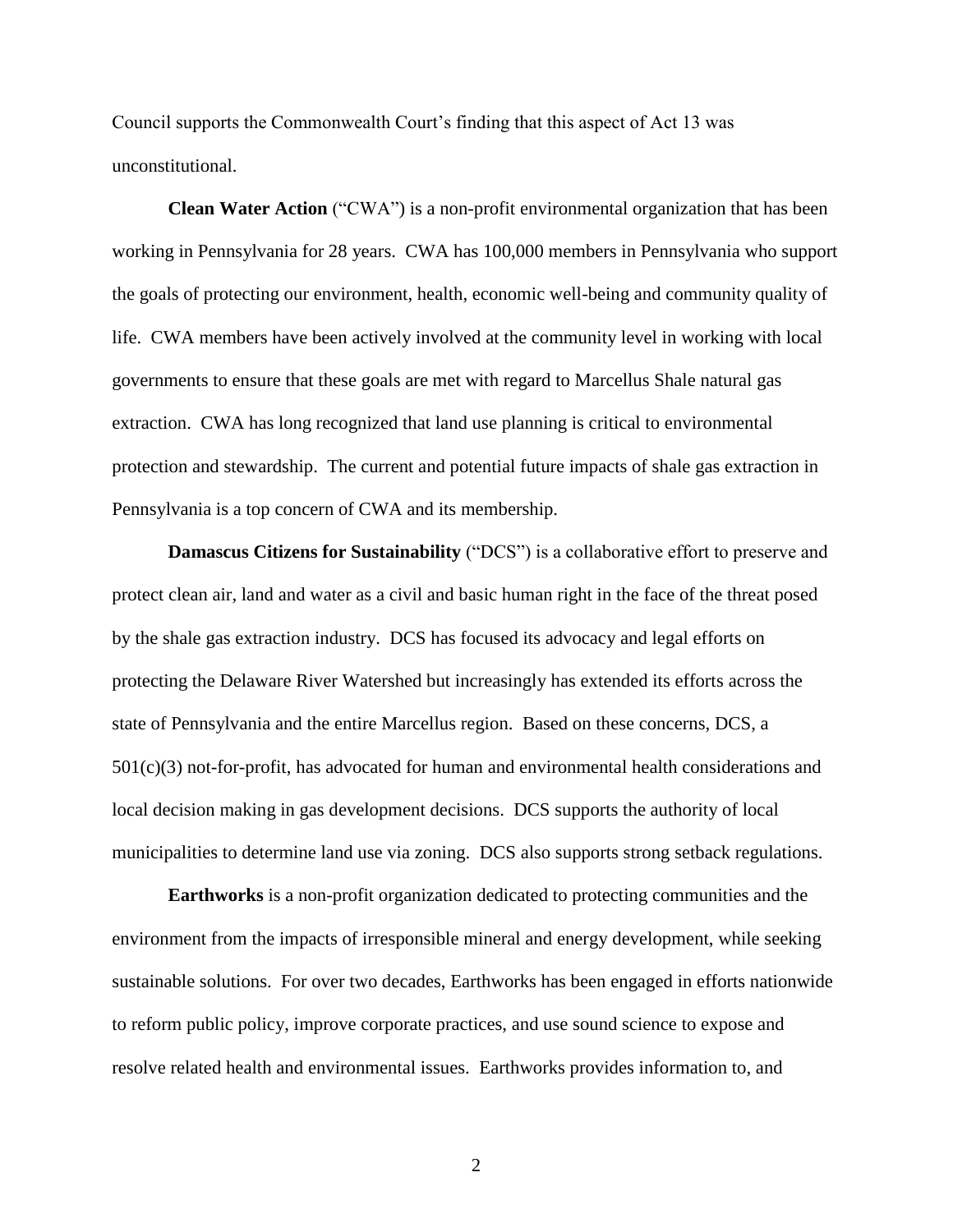actively supports, its members, citizens and elected officials working to improve the oil- and gasrelated laws and practices that affect communities, including through township ordinances, municipal zoning and locally-based land use decisions. In Pennsylvania and other states, Earthworks has worked with local governments to draft, modify, and adopt oil and gas regulations.

**Environmental Defense Fund** ("EDF") is a not-for-profit non-partisan environmental organization with over 16,000 members in the Commonwealth of Pennsylvania. Guided by science, economics and law, EDF is dedicated to finding practical and lasting solutions to the most serious public health and environmental problems. EDF has worked with concerned citizens, government officials, scientists, and industry across the country to forge solutions addressing the adverse impacts of shale gas development activities to air, water, land, and communities. Based on experience working in over a dozen gas-producing states, including extensive field work in Pennsylvania, EDF has found that retention of traditional municipal zoning control does not conflict with the gainful utilization of shale gas reserves.

**Gas Drilling Awareness Coalition of Luzerne County** (the "Coalition"), based in Dallas, Pennsylvania, is a non-profit community educational association, whose members are concerned with the negative effects of the industrial process of drilling for natural gas in Pennsylvania. Coalition members are citizens from all walks of life. The Coalition supports and recognizes the authority for local municipalities to regulate the land use within their borders to protect the character and environmental integrity of their communities.

The **Group Against Smog and Pollution** ("GASP") is a Pittsburgh-based nonprofit environmental organization founded in 1969 and dedicated to improving air quality in southwestern Pennsylvania. Much of GASP's recent work has focused on mitigating the air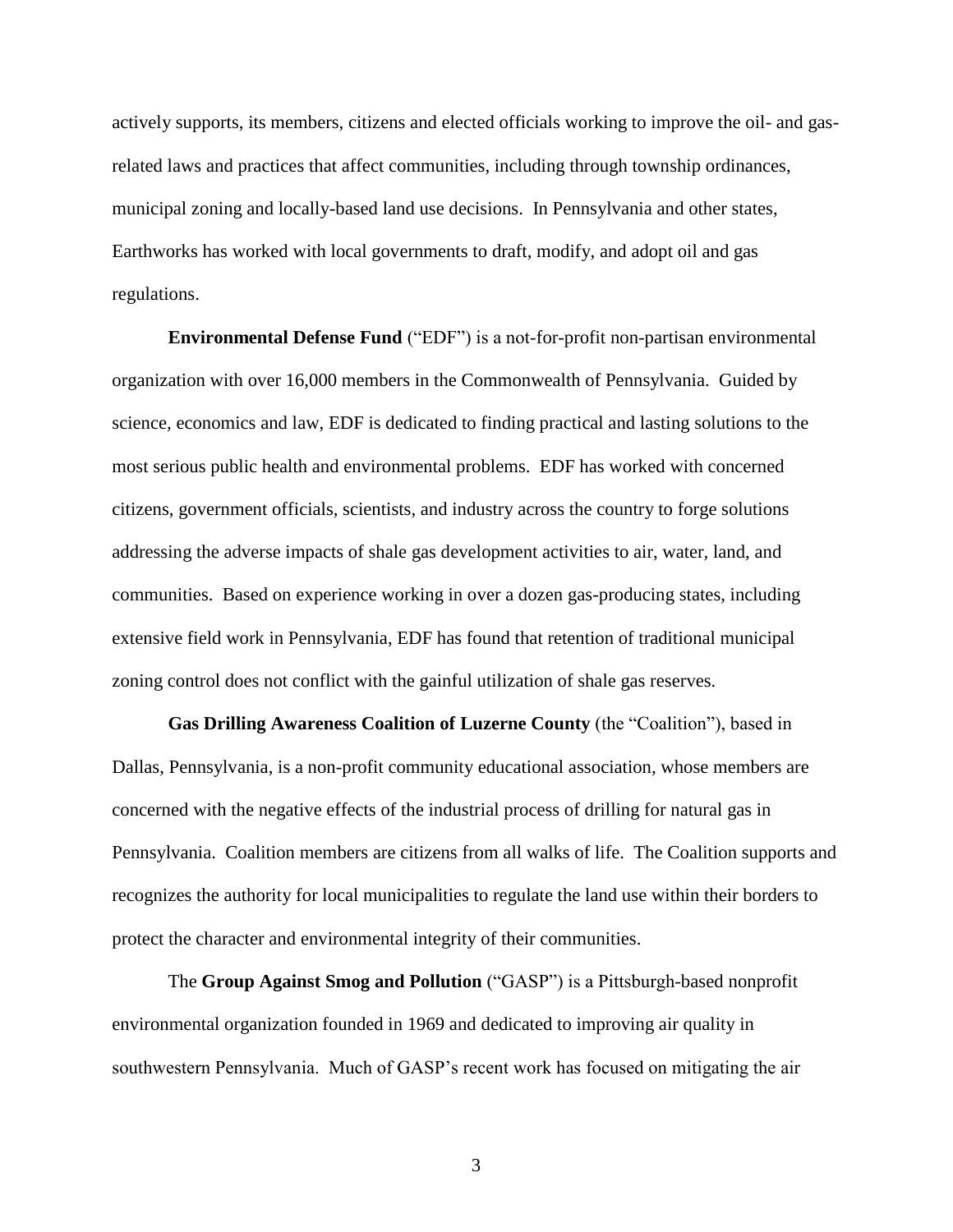quality impacts of Pennsylvania shale gas development. GASP supports municipalities' right to establish land use restrictions to preserve the character of neighborhoods and to protect human health and the environment.

The **Pennsylvania Division of the Izaak Walton League** ("IWLA"), founded in 1925, is the one of Pennsylvania's oldest and largest grassroots environmental organization. Its mission is to conserve, maintain, protect, and restore the soil, forest, water, and other natural resources of Pennsylvania, the United States, and other lands. IWLA has been working at the local, regional, and national levels to advocate for sensible solutions to the most pressing challenges facing America's natural resources. The Pennsylvania Division of IWLA has more than 1,600 members. Many have a keen interest in fishing, hunting, camping, and other outdoor recreation. What all share is a passion for protecting the outdoors. IWLA members in Pennsylvania live in and around areas where oil and gas drilling is now occurring or will occur, and are directly harmed by pollution, noise, light, and other disturbances associated with the process. In order to protect its members, and communities, parks, and forests, the Pennsylvania Division of the IWLA has been an active grassroots organizing effort that reaches people throughout the state. Because this Division believes strongly in local communities' right to protect themselves, it has advocated against Act 13 and supports efforts to restore local control.

The **League of Women Voters of Pennsylvania** (the "League"), a nonpartisan political organization, encourages informed and active participation in government, works to increase understanding of major public policy issues, and influences public policy through education and advocacy. The League has completed a statewide study of natural gas extraction from Marcellus Shale and has adopted positions from which it advocates. The League supports the maximum protection of public health and the environment in all aspects of Marcellus Shale natural gas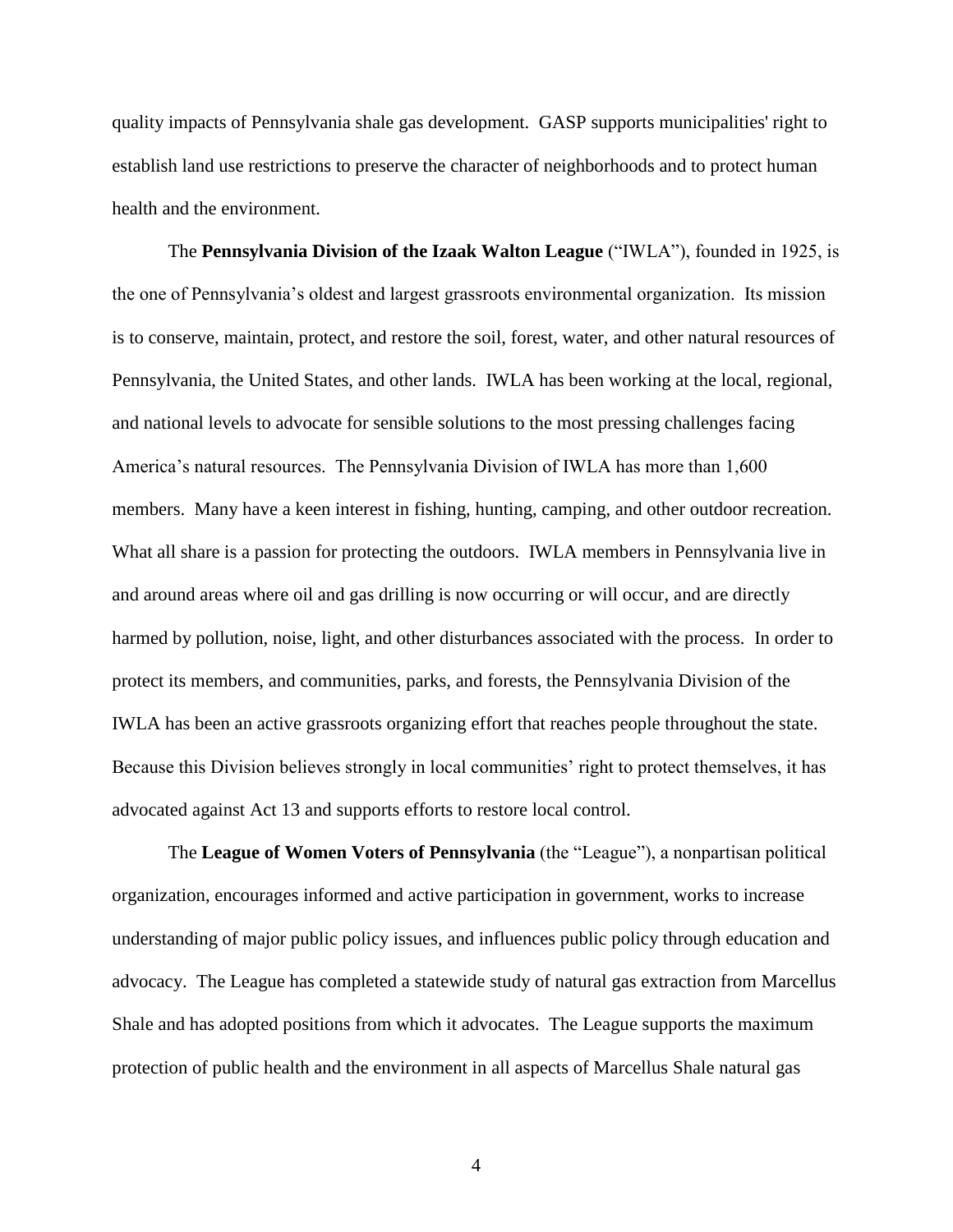production, site restoration, and delivery to the customer, by requiring the use of best practices and promoting comprehensive regulation, communication, and adequate staffing across government agencies. Further, the League supports legislation and regulation that insures public input into decision-making regarding the location of facilities and related pipelines. In promoting good government, the League has long advocated for comprehensive statewide planning. Such planning would coordinate regional plans among agencies, require impact statements on major public and private investments, and encourage local governments to exercise at least at a minimum level of planning and control over land use.

**Lehigh Valley Gas Truth** ("LVGT") is a volunteer grassroots community organization of nearly 200 concerned citizens who are advocating for the protection of communities, water, air, and land from the life-threatening abuses of shale gas drilling in Pennsylvania. LVGT is dedicated to raising public awareness of the issues surrounding drilling and to influencing lawmakers and regulatory agencies to protect public health and living systems from its consequences. LVGT mobilized with other groups to oppose the passage of Act 13, inform municipalities of its provisions, and encourage them to pass resolutions supporting the lawsuit questioning the constitutionality of this Act.

**Local Authority Western PA** ("LAWPA") is a coalition of citizen volunteers spanning eight counties in Western Pennsylvania. LAWPA is dedicated to preserving the rights of citizens to make local decisions to preserve the environment and future planning. LAWPA is opposed to any legislation that would prevent municipalities from taking commonsense steps to shield their communities from threats to their residents' health, safety and property value.

**Marcellus Outreach Butler** ("MOB") is a group of citizen volunteers residing in Butler County, Pennsylvania. Active for the last year and one half, MOB members are dedicated to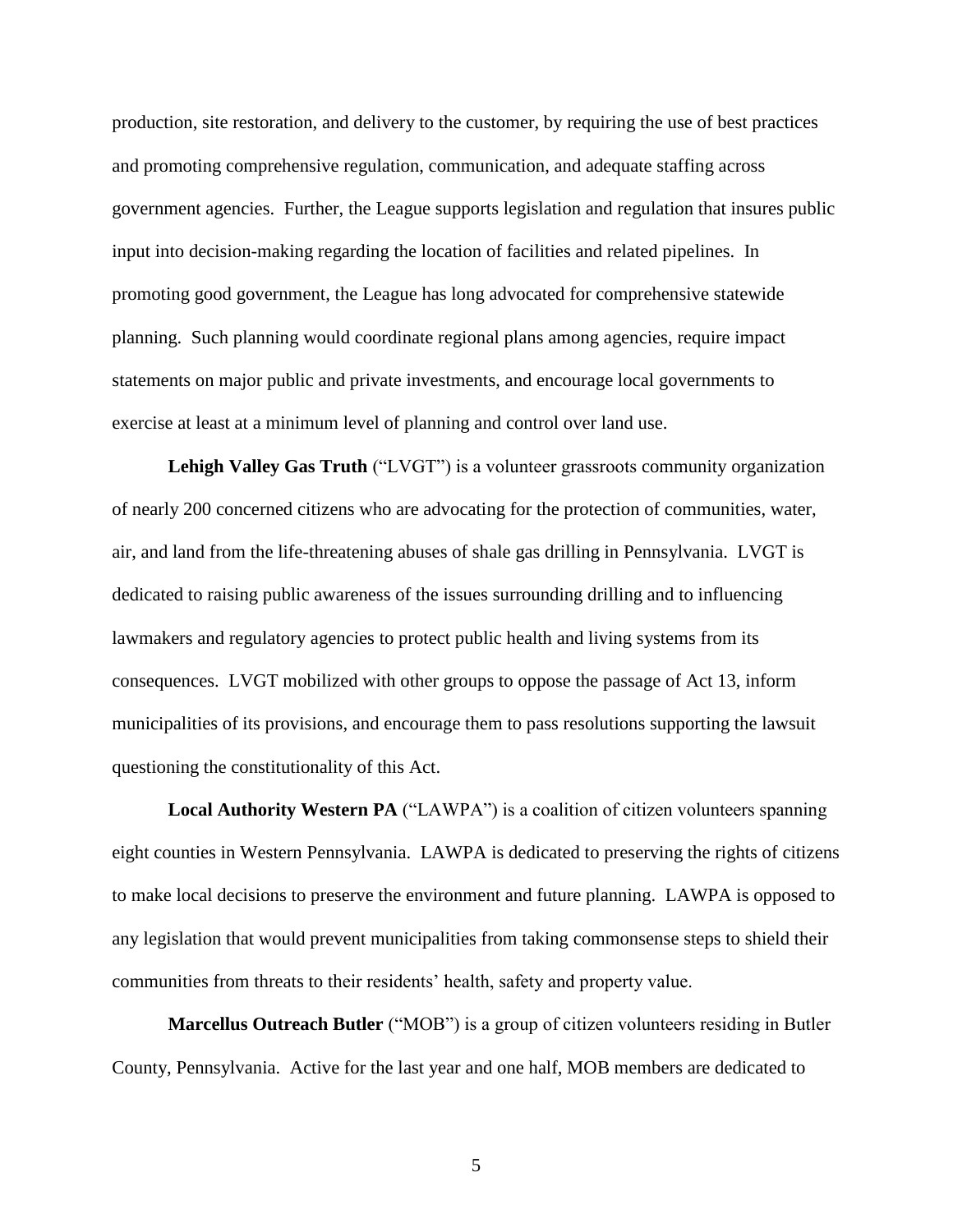preserving the rights of citizens to make decisions regarding unconventional gas drilling locally. MOB opposes legislation that usurps the zoning authority of local governments, which know best how to protect their residents' health, safety and property value.

**Marcellus Protest** is an alliance of western Pennsylvania groups and individuals building a broad movement to stop the destruction of their environment and communities caused by Marcellus Shale gas drilling and to support other affected communities. Since its inception in 2010, Marcellus Protest has advocated for local shale gas drilling bans in western Pennsylvania. In support of its advocacy efforts, Marcellus Protest has organized rallies, distributed educational materials, organized video screenings and a traveling speakers' series, and communicated with the media.

**PennEnvironment, Inc.** is a non-profit, citizen-based environmental advocacy organization that advocates for clean air, clean water and the protection of open spaces across Pennsylvania. Since 2002, PennEnvironment has worked to identify environmental problems facing the commonwealth and has advocated pragmatic solutions, often with the help of its 130,000 citizen members. In response to shale gas development, PennEnvironment has become as strong voice in favor of greater protection of Pennsylvania's environment, and its residents' health and quality of life. PennEnvironment supports and recognizes the authority of local municipalities to regulate land use within their borders to protect the character and environmental integrity of their communities.

The **Responsible Drilling Alliance** ("RDA"), a non-profit entity headquartered in Williamsport, Pa., was formed by local citizens in 2009 in response to the sudden, and dramatic, industrial transformation of the region occurring as a result of the introduction of unconventional gas extraction. RDA is an education and advocacy coalition that seeks to educate the public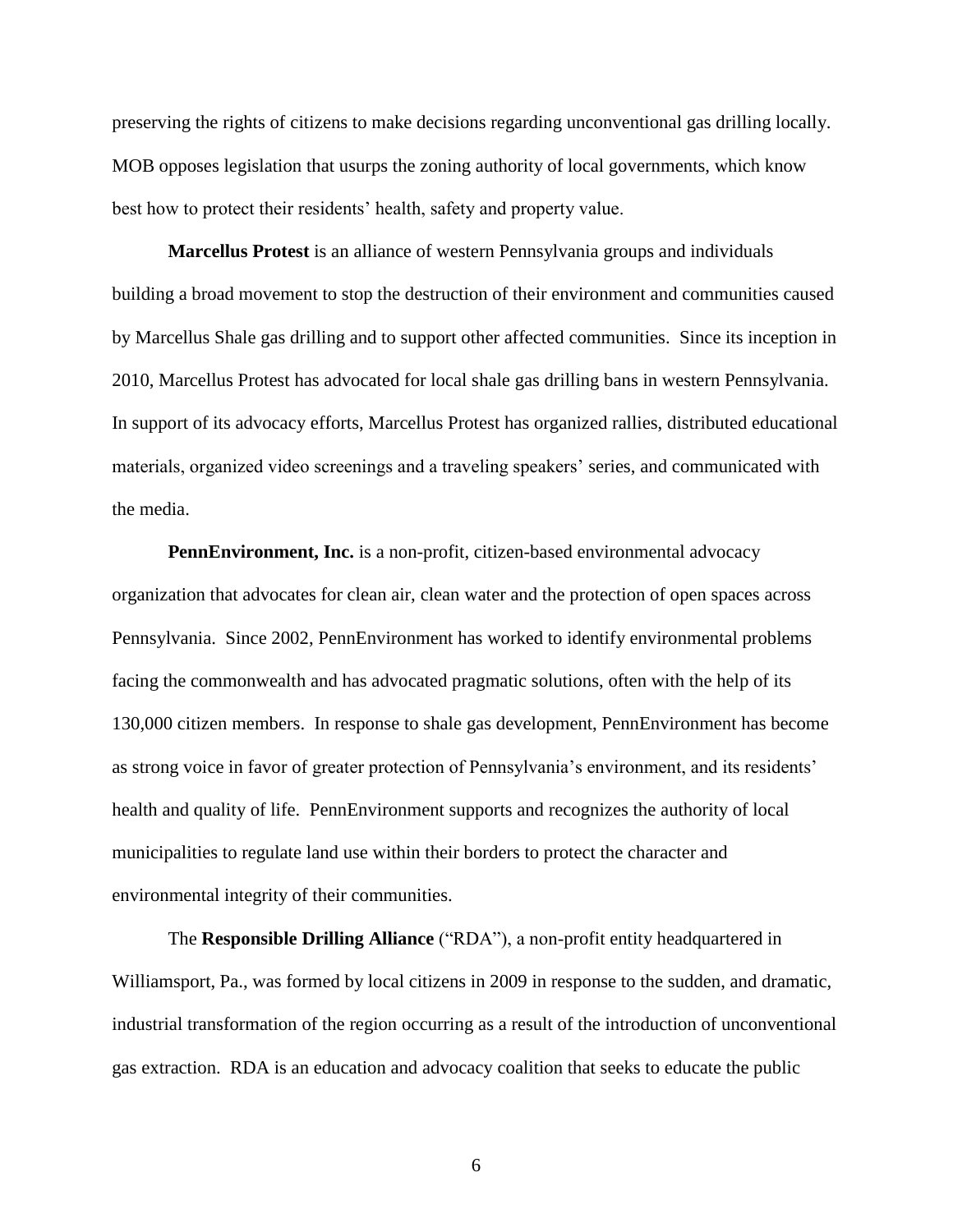about shale gas drilling and all of its ramifications. Through outreach programs, events, public forums, and weekly e-letters, RDA strives to balance the conversation about shale gas drilling. RDA advocates for federal, state and local regulations necessary to protect the economy, environment, health, safety and quality of life of its members. RDA recognizes and supports the authority provided by the Pennsylvania Municipalities Planning Code Act of 1968, which provides local municipalities with the power to regulate land use and development in order to protect the regional character and environmental integrity of their communities.

The **Sierra Club**, founded in 1892, is the nation's oldest and largest grassroots environmental organization. Its mission is to explore, enjoy, and protect the planet. The Sierra Club has over 600,000 members, with over 24,000 members in Pennsylvania. Sierra Club members in Pennsylvania live in and around areas where fracking is now occurring or will occur, and are directly harmed by pollution, noise, light, and other disturbances associated with the process. In order to protect its members, and their communities, parks, and forests, the Sierra Club has been an active voice for proper regulation of the natural gas industry. The Sierra Club advocates for local, state, and national regulatory reform, works to limit natural gas demand, and mounts an active grassroots organizing effort that reaches people throughout the state and the country. Because the Sierra Club believes strongly in local communities' right to protect themselves, it has advocated against Act 13 and supports efforts to restore local control.

The **Thomas Merton Center** ("TMC") is a Peace and Social Justice Center that has operated in Pittsburgh, Pennsylvania since 1972. TMC believes that it is a primary obligation of every nation to provide its communities with the ability to preserve biologically sustainable local ecosystems. TMC opposes any legislation that presumes to take away both local autonomy and the right to clean air, clean water, and natural living ecosystems.